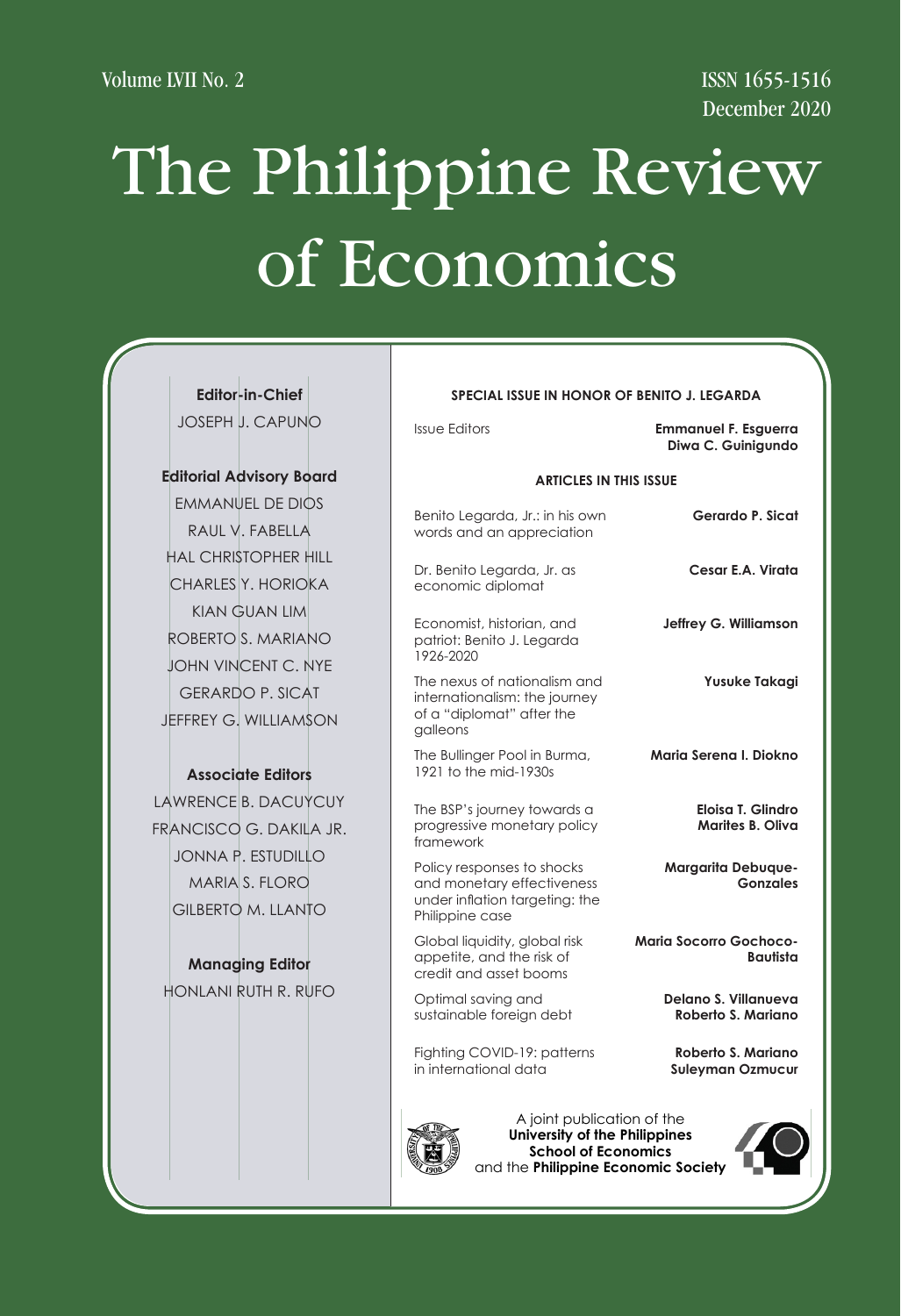### The Bullinger Pool in Burma, 1921 to the mid-1930s

Maria Serena I. Diokno\* University of the Philippines

One of the most important developments in the history of the rice trade of colonial Burma was the creation of the Bullinger Pool in 1921, a combination of four large British milling and export firms based on a common price policy for the purchase and sale of paddy and rice. These firms dominated the rice trade at a time when paddy was the "true currency" of the country [Binns 1948:50]: as the source of livelihood for the majority and the form of payment for rent, loans, and wages. The collective position of the four companies—Steel Bros. and Co., Ltd., Bulloch Bros. and Co., Ltd., Ellerman's Arracan Rice and Trading Co., Ltd., and Anglo-Burma Rice Co., Ltd.—reached such magnitude in the rice trade that by the 1930s, the conglomerate had become the subject of a legislative inquiry and the object of organized Burmese protest. The accusation against the Pool was that it manipulated prices in order to rake in huge profits, especially at the time of economic depression in the early 1930s. Even if the allegations of what one today might consider unfair trade practice were officially dismissed, as they were, the paper demonstrates that the Pool's primary advantage, especially its access to paddy supplies, was the cornerstone of its position in the rice trade, making any measure of control plausible at the least. Since the relationship between paddy and rice prices was crucial to the industry's pricing mechanism, the existence of a combination to set prices for both paddy and rice in the local market made the industry vulnerable to manipulation.

JEL classification: N75 Key words: rice trade, Bullinger Pool, economic history

#### 1. Introduction

In *After the galleons* [1999], Benito Legarda demonstrates how foreign merchant houses connected the Philippines to nineteenth-century world trade. Focusing on Anglo-American firms such as Peele, Hubbell & Co. and Russell & Sturgis, both formed in the 1820s, Legarda examines their advantages over local

<sup>\*</sup> Address all correspondence to maris@diokno.org.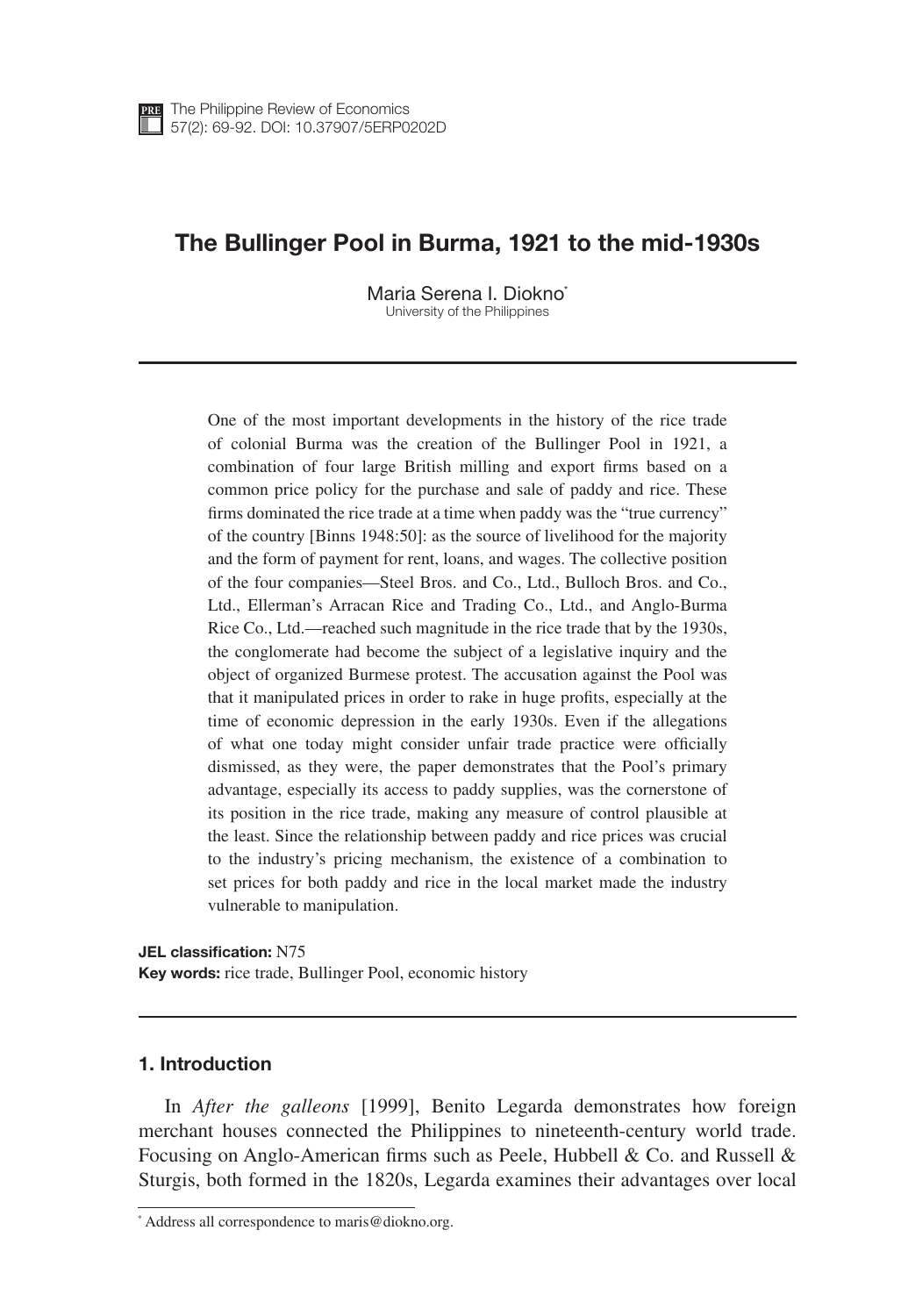companies and networks outside the colony as they faced three major variables in their business operations: commodity prices, freight rates, and exchange rates. This paper also looks at European firms in Burma, some of which were established in the 1870s, which linked the colonial economy to the outside world while Burma was still a province of India. The focus is on four British firms that dominated the rice trade, paddy being, in the government's words, the "true currency" of the country [Binns 1948:50]. Not only did the vast majority of the Burmese population rely on the sale of paddy for their source of livelihood; for many, rents, loans, and wages were paid in baskets of paddy.

In 1921 these four companies—Steel Bros. and Co., Ltd., Bulloch Bros. and Co., Ltd., Ellerman's Arracan Rice and Trading Co., Ltd., and Anglo-Burma Rice Co., Ltd.—agreed to follow a common policy for the purchase and sale of paddy and rice (except parboiled rice). They called themselves the Bullinger Pool, and their collective position in the rice trade reached such magnitude that by the 1930s, the conglomerate had become the subject of a legislative inquiry and the object of organized Burmese protest. The accusation against the Pool was that it manipulated prices in order to rake in huge profits, especially at the time of economic depression in the early 1930s. Even if the allegations of what one today might consider unfair trade practice were officially dismissed, as they were, the paper demonstrates that the Pool's primary advantage, especially its access to paddy supplies, was the cornerstone of its position in the rice trade, making any measure of control plausible at the least. Since the relationship between paddy and rice prices was crucial to the industry's pricing mechanism, the existence of a combination to set prices for both paddy and rice in the local market made the industry vulnerable to manipulation.

#### 2. Character of western firms

Western investments in Burma had several features. Most were British and began modestly as individual proprietorships or as associations of two or three partners. Steel Bros. and Co., Ltd., for instance, began with William Strang Steel; Bombay Burma Trading Corp., Ltd., with William Wallace; Foucar Bros., with Ferdinand Foucar; and Burmah Oil Co., with David Some Cargill (Braund [1975:17-8]; Morehead [1944:46]; Lakshminarasiah (ed.) [1929:76]). In general, the firms operated on entrepreneur capital, in which investors directly controlled the business they had financed, as distinct from creditor capital, in which investors simply supplied the capital but had no part in directing their investment [Harvey 1946:67]. The firms were joint stock companies registered abroad or in India (of which Burma was a part).

Too, the major British firms engaged primarily in the extraction and processing of raw materials such as rice, teak, oil and other minerals—Burma's major exports. Although they possessed considerable amounts of capital, their methods of operation were not always capital-intensive [Aye Hlaing 1964:100]. The Bombay Burma Trading Corp., for example, which was the largest timber firm,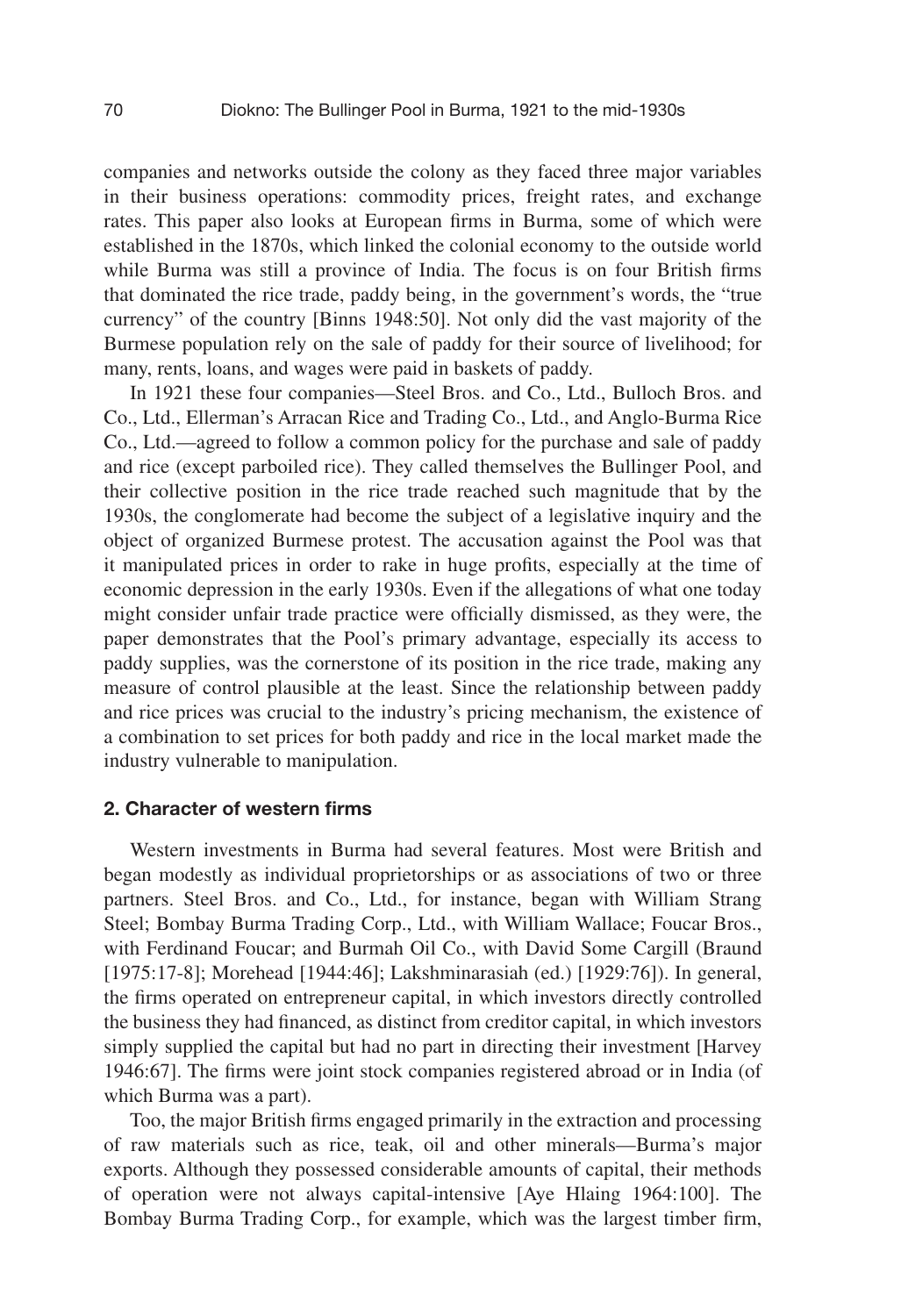had considerable capital outlay but used little mechanical power. The big rice companies, which required less working capital, used some degree of mechanical power but essentially were not capital-intensive. The petroleum industry, in contrast, was capital-intensive and also highly mechanized compared to the rest of the industries.

While primary resource production was their main concern, the large British firms branched out into other industries. In the mid- to the late nineteenth century, for instance, European investors provided capital for many improvements in transportation and rice-processing, which were essential to agrarian development, and installed the commercial and banking infrastructure necessary for global commercial exchange. European merchants in the port towns, such as T.D. Findlay and Son, Steel Brothers (whose founder was initially lured to Burma by prospects in the import trade), and Bulloch Bros., not only handled imports and exports but also shipping, insurance, and various agencies [U Khin Maung Kyi 1970:34]. The fusion of various interests was sometimes achieved through the managing agent system, whereby the managing agent—instead of merely directing a business he owned—promoted, partly financed, and completely managed other industrial interests in which the agent was probably, though not necessarily, a substantial shareholder [Griffiths 1952:453-457]. Furthermore, the nature of certain industries was such that two or three processes could be carried out during different seasons of the year using the same facilities. Some rice mills, for example, doubled as saw milling or oil pressing factories during the off-season, although the largest mills were generally confined to rice [ORGI 1923:265].

The chief European firms belonged to influential merchant associations, such as the (European) Burma Chamber of Commerce, which represented and protected European trading and mercantile interests. As such, and within the framework of the colonial system, they wielded not only economic but also political influence. The Burma Chamber, for example, had a seat in various government bodies, such as the Burma Legislative Council, Port Trust Board, Municipal Council, and government sub-committees on rice, timber, imports, shipping, and others. As a lobby group, they successfully blocked the passage of the Burma Alienation Land Bill of 1908 [Burma Chamber of Commerce 1914:30-32]. Sir Arthur Bruce, commercial adviser to the government of Burma, noted: "The [European] Group, though small, was compact and, on occasion, in the struggle for power between the Burmese political parties, might find itself holding the balance of power" [Bruce 1944:21].

Lastly, almost all the European firms depended on immigrant Indian and, to a smaller extent, Chinese labor, while for their administrative staff, they hired Europeans and Anglo-Asians. Although Indian immigrants could enter the province of Burma freely in search of labor, in certain sectors of the economy such as rice and saw milling and in the dockyards, labor was recruited mostly from Telegus, Uriyas, Tamils, Hindustanis, Bengalis, and Punjabis through a labor contracting system. The contractor (*maistry*) would pay for the fare of the laborer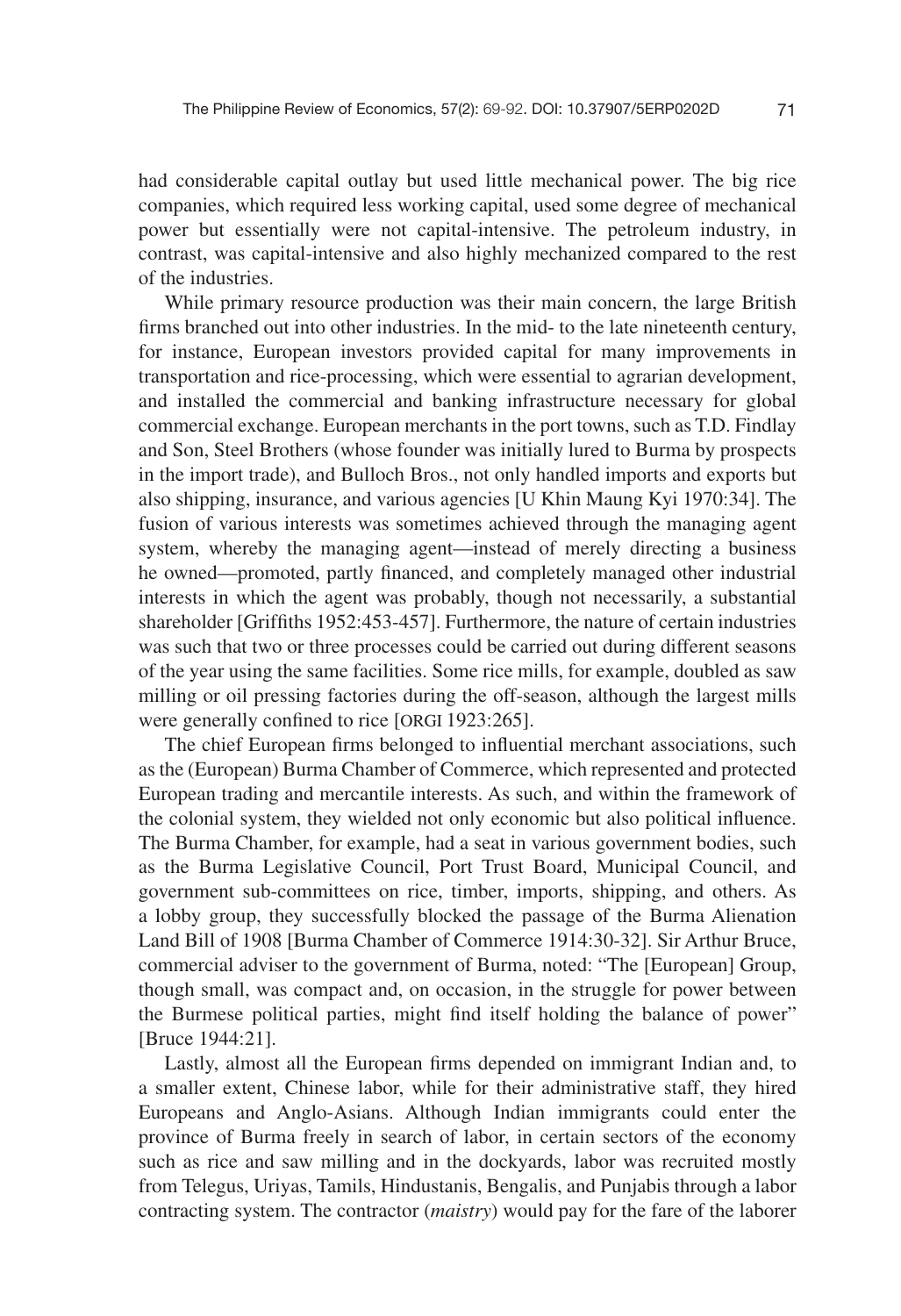to Rangoon and advance him some money until he settled down and could begin to remit savings back home. In 1931 representatives of Indian labor in Rangoon claimed that there was "clear discrimination in favor of Europeans and Anglo-Indians or Anglo-Burmans as against Burmans or Indians" [Royal Commission on Labour 1931:75].

#### 3. The Bullinger Pool

The oldest member of the Bullinger Pool, Bulloch Bros., began with James and George Bulloch, senior partners in the British firm of Halliday Bros. and Co., which owned one of the earliest rice mills in the colony. In 1870, James and George built a mill in Rangoon and another in Akyab, followed by one in Moulmein two or three years later, all of these being strategic port towns. Eventually the brothers formed their own firm, Bulloch Bros. and Co., and expanded their milling operations in these towns, while adding another in Bassein in Lower Burma. Halliday Bros. also gave rise to another offspring and Bullinger Pool member, the Arracan Co., after Halliday went into liquidation in the 1880s. The Arracan Co. then was owned and managed by Diekmann Bros. and Co., a German rice milling firm in Burma [Pearn 1939:210]. As a consequence of the First World War and the seizure of German property, Sir John Ellerman acquired a controlling interest in the firm and renamed it the Ellerman's Arracan Rice and Trading Co. in 1919. The new enterprise took over all the mills formerly owned by Diekmann Bros. in Rangoon, Akyab, Bassein, and Moulmein.

Like Bulloch Bros., Steel Bros. made an early entry into Burma's rice trade. Its founder, William Strang Steel, built his first cargo rice<sup>1</sup> mill in Rangoon in 1871, followed by two others in 1885. All three were soon equipped with white rice<sup>2</sup> milling machinery. Steel also built its first rice and saw mill in Moulmein about 1872 and entered the rice trade in Akyab some ten years later [Clark 1941a; 1941b]. Of the four members of the Bullinger Pool, Steel Bros. and Co. became the largest.

The last Pool member to enter the rice trade was the Anglo-Burma Rice Co. Registered as a joint stock company in Burma in 1918 [Government of India Central Publication Branch 1922:45], the company purchased the government mill in Rangoon that was formerly owned by another German rice milling firm, Mohr Bros.

The Pool's mills clustered around the port towns of Lower Burma, from where the bulk of Burma's rice exports was shipped. In 1929-30, for example, Rangoon alone exported 77 percent of Burma's total rice exports; Akyab and Bassein, about nine percent each; and Moulmein, five percent of the total [RGWB 5 October 1931:13]. Throughout the first three decades of the twentieth century, these port towns remained the stronghold of the Bullinger Pool. From 1917 to 1931, in the districts of Akyab, Bassein, and Rangoon, well over half of the total number of rice mill employees worked in mills owned by the Pool. Even after 1931, when as

<sup>1</sup> Cargo rice is the mixture of husked rice and partially milled rice with up to twenty percent paddy.

<sup>&</sup>lt;sup>2</sup> White rice is rice milled to a high degree.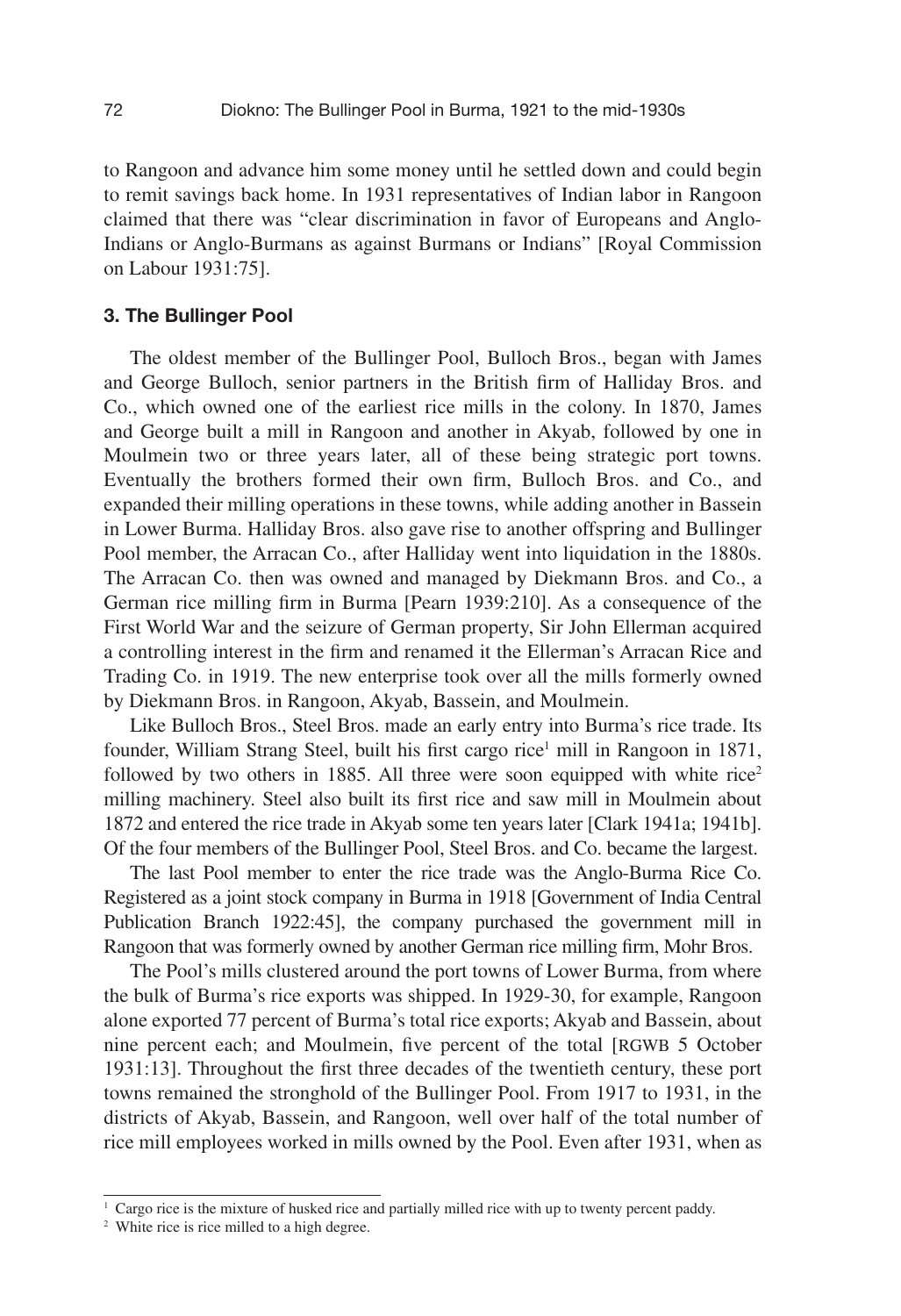we shall see shortly, the Pool's share of the total number of mills and employees in all of Burma declined, the Pool nevertheless continued to enjoy a substantial share of rice milling in these districts [LIE 1917-35].

The position of the Bullinger Pool in the rice milling sector must be situated in the context of the ownership of rice mills in Burma, which the British government characterized by race. This was rather different from the case of the Philippines where, as Legarda points out, domestic and foreign ownership of business and industry was not built along racial or ethnic lines but on whether the owner had long established roots in the colony. Thus, domestic owners consisted of those born in the Philippines (indigenous Filipinos, Philippine-born Spaniards or *insulares*, and locals of mixed Spanish and Filipino parentage) as well as foreigners who "had clearly thrown in their lot with the country" [Legarda 1999:229]. In Burma the situation was complicated by the fact that Burma was administratively part of India, but Burmese were clearly not Indians and vice-versa.

Majority of the rice mills were, in fact, Burmese-owned, with Indian owners as the second largest group and European-owned mills, the fewest, and even declining both in number and as a share of the total number of rice mills by the mid-1930s.

| Owner          | 1916-8        |            |               | 1935       |
|----------------|---------------|------------|---------------|------------|
|                | <b>Number</b> | % of Total | <b>Number</b> | % of Total |
| European       | 49            | 15.4       | 31            | 4.8        |
| <b>Burmese</b> | 159           | 50.0       | 311           | 48.1       |
| Indian         | 66            | 20.8       | 186           | 28.7       |
| Chinese        | 44            | 13.8       | 119           | 18.4       |
| Total          | 318           | 100.0      | 647           | 100.0      |

TABLE 1. Ownership of rice mills by race, 1916-18 and 1935

Sources: W.H.C. Prideaux, Inspector of Factories, Burma, Testimony before the Indian Industrial Commission, 1916-18 in *British Parliamentary Papers 1919*, Command Paper 238, vol. 20, p. 569; *Annual Report on the Working of the Indian Factories Act 1935*  (Rangoon: Supdt., Government Printing, 1938), p. 30.

The small number of European-owned mills, however, belies their size. In 1935, when the number of European-owned mills had experienced a decline in numbers, the average size of the European-owned mill was 500 employees, while that of the Burmese was 38. Chinese- and Indian-owned rice mills were also considerably smaller than European mills (average of 65 and 53 employees, respectively), though larger still than Burmese-owned mills [Report of the Indian Factories Act 1935]. Among the large rice mills were those owned by the Bullinger Pool. Data about their size comes from the lists of *Large Industrial Establishments in India* (LIE), which were produced every other year and provided the names of owners, number of employees, and location of mills. Though not as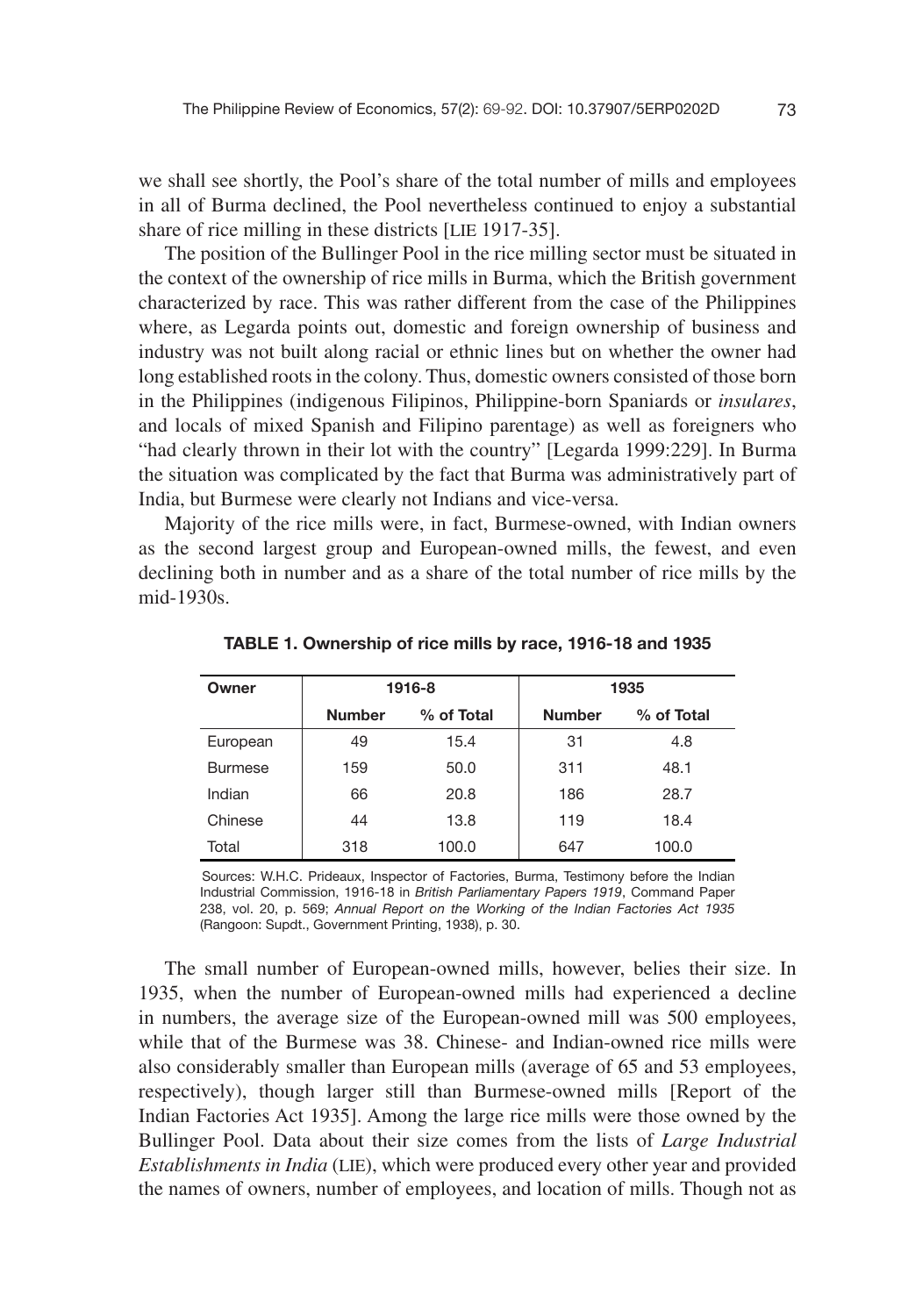comprehensive as the annual reports of the Indian Factories Act (IFA), the LIE series offered "a safe index of the extent and importance of the different classes of industries" [LIE 1917; 1920:i].

| Year | No. of mills | No. of employees | Average size |  |
|------|--------------|------------------|--------------|--|
| 1917 | 34           | 17,753           | 522          |  |
| 1919 | 36           | 17,736           | 493          |  |
| 1921 | 35           | 18,873           | 539          |  |
| 1923 | 32           | 15,685           | 490          |  |
| 1925 | 35           | 18,569           | 531          |  |
| 1927 | 31           | 15,127           | 488          |  |
| 1929 | 28           | 14,838           | 530          |  |
| 1931 | 29           | 17,011           | 587          |  |
| 1933 | 21           | 13,058           | 622          |  |
| 1935 | 20           | 12,492           | 625          |  |

TABLE 2. Number and size of mills owned by the Bullinger Pool, 1917-35

Sources: *Large Industrial Establishments in India*, 1917-35.Small Rice Mills

#### 4. Small rice mills

In contrast, most of the up-country mills in Upper Burma and the midzone<sup>3</sup> were small units of production, situated close to the paddy farms, and were generally owned or managed by Burmese and possibly immigrant Asians [Solomon 1931:60]. The geographic factor is important here, for as the *Burma Trade Directory* of 1930 suggests (cited in U Khin Maung Kyi [1970:38-9]), the farther away the mills were from Rangoon, the more numerous the Burmeseowned enterprises, while the closer the mills were to Rangoon, the fewer the Burmese mills. Small mills, of course, possessed their own advantages. The IFA Report of 1927 noted, for example, that these mills had "the unfair advantage that their working hours are unrestricted" (p. 1) and so could compete with the larger mills. The small mills also did not require much organization. Their overhead expenses were minimal since millers lived on or close to the premises and probably obtained their paddy at a lower cost than if they were situated in Rangoon or some other port town. The government initially welcomed the upsurge in the number of small mills as a sign of prosperity in a burgeoning economy. The Indian Industrial Commission [1918:31] observed that:

<sup>3</sup> Upper Burma refers to the wet zone of Myitkyina, Katha, Bhamo, and Upper Chindwin, and the dry zone of Lower Chindwin, Shwebo, Yamethin, Minbu, Sagaing, Mandalay, Myingyan, Magwe, Kyaukse, Meiktila, Pakokku, and Thayetmyo; while the mid-zone covers Toungoo and Prome.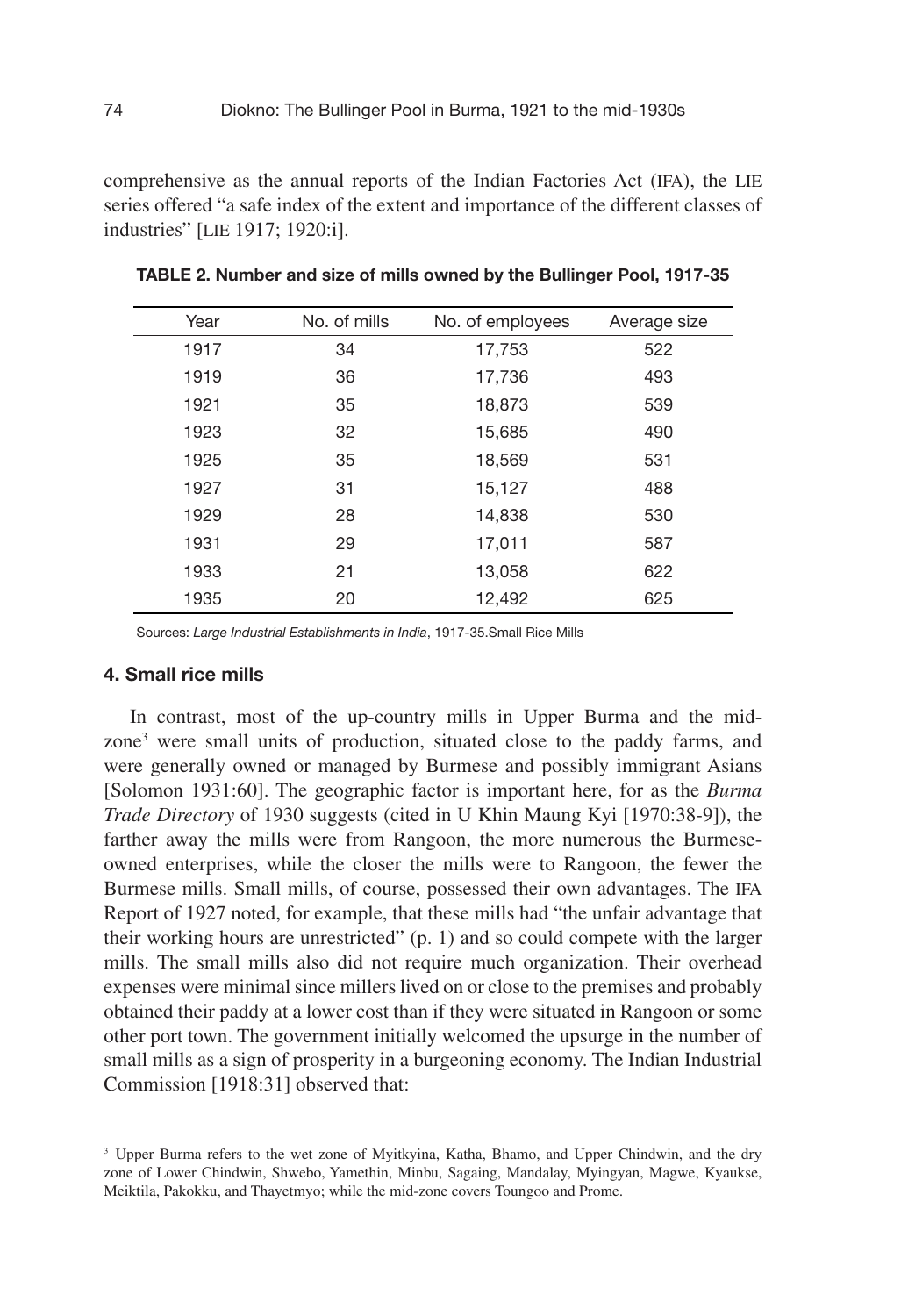Although the Burman does not compete with, or to any large extent invest in, the considerable organised industries of Rangoon, he is far from backward in establishing small rice, timber and oil mills further up country, a branch of development which may be expected to expand as more fertile waste areas come gradually under occupation.

As they increased in number, these mills tended to be smaller than formerly, employing as few as ten to twenty persons [IFA 1927:1-2], and thus falling outside the coverage of the Indian Factories Act. An agricultural survey in 1932 reported that the milling capacity of the large firms ranged from 200-500 tons of paddy a day, while small mills handled from 10-75 tons [Grant 1933:30]. The Officiating Commissioner of Pegu remarked: "The outturn of these small mills is insignificant in comparison with the outturn of large mills, and even if they were continuously working, they could not possibly enter into competition with the large mills" [Proceedings of the Department of Commerce and Industry 1919:9]. It comes as no surprise that Steel Bros. described the small mills as "the little smacks and trawlers of the rice milling industry with their output of ten, twenty, fifty, one hundred tons a day" [Clark 1941b:38], in contrast to Steels' mills in Kanaungtoe alone (close to Rangoon), which had a capacity for 1,500 tons of paddy and produced 1,000 tons of finished rice a day [ibid.]. The company's total daily milling capacity was no fewer than 5,500 tons as it proudly reported in its house magazine [*Steels House Magazine* 1973:19].

The small miller had several business options: to sell rice to export merchants in the seaport towns; to sell rice to local traders for domestic consumption; or to mill for hire only. A government study in the early 1930s showed the last to be the most common option: "as a large number of the small mills are engaged in milling grain on hire for local consumption entirely, they do not exercise so great an influence on the milling of rice for export as [their] numbers would indicate" [Grant 1933:30]. Small millers able to engage in the export trade did so indirectly, through large European firms that bought rice from them and exported it along with what the firms had milled themselves. The Rice and Paddy Trade Enquiry Committee [1931:36] estimated such purchases from small millers to be approximately ten percent of total rice exports.

Furthermore, in times of poor trade, small mills were often the first to fail. In 1923 the IFA reported that "bad trade and excessive competition hit many of the up-country mills very heavily and several have failed and been taken over by the mortgagees" [1924:1]. This was particularly true in Shwebo in north-central Burma, where the number of mills rose from nine in 1919 to twenty-three in 1921, only to drop to ten mills in 1925; and in Mandalay, from nine mills in 1919 to nineteen in 1921, and falling to fourteen in 1925 [LIE 1919-25]. In 1928, the IFA [1929:1] repeated a warning it had made six years earlier, that the rice milling capacity had vastly exceeded need, based on the level of crop production. As a result, many of the small mills worked irregularly and not at a profit. Such was the situation even before the onset of the depression.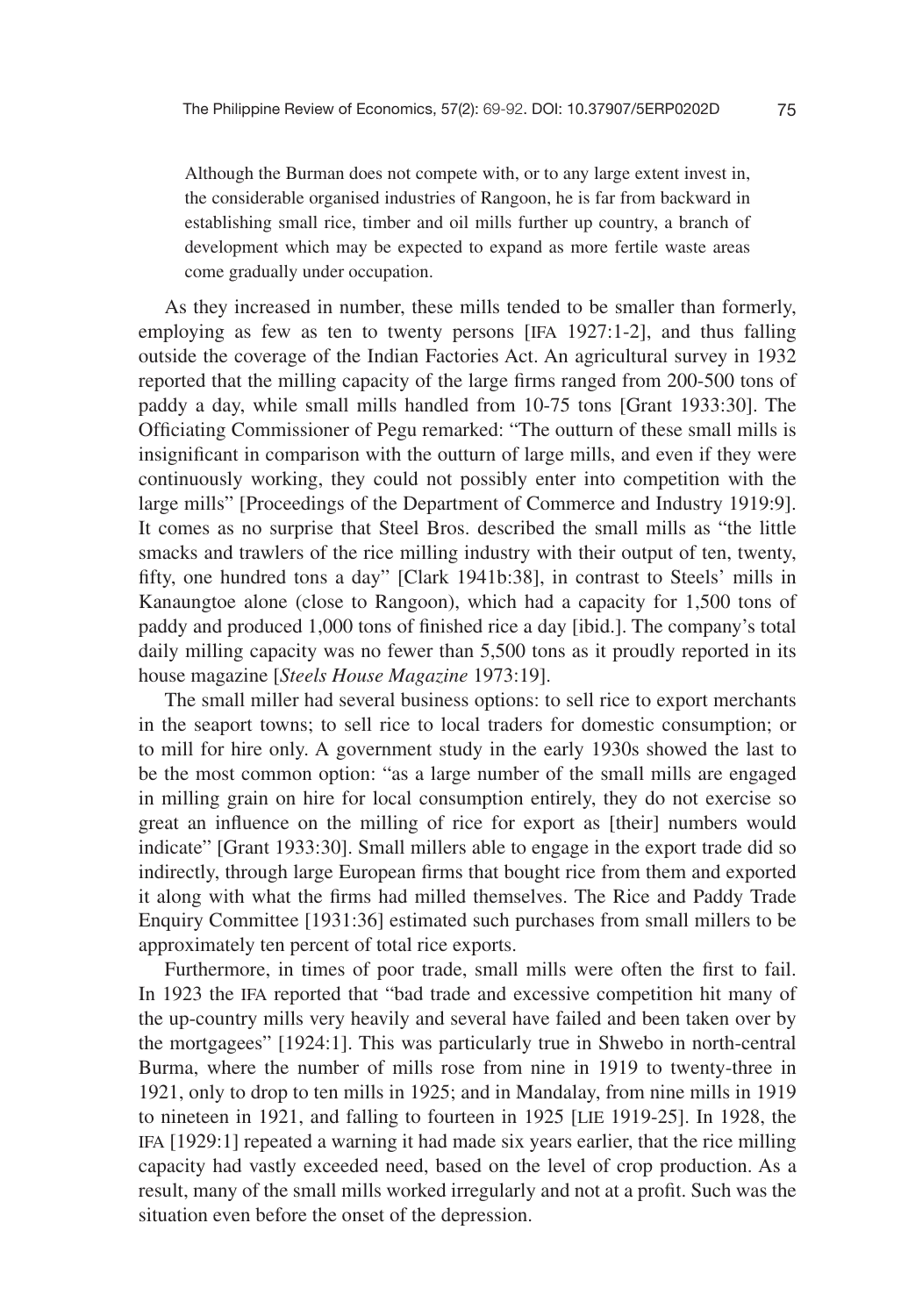The vulnerability of the small miller to the vicissitudes of trade arose from his lack of capital, much of which had been placed in land. A report published in the 1921 *Census* of India found that:

The older mills which are not heavily in debt may continue to make a sufficient profit to maintain the miller and his family in comfort, but little more. Many of the new mills as well as such of the old mills as are heavily in debt, are likely to be worked at a loss. [ORGI 1923:266] This finding was confirmed by the IFA a year later [1923:1]).

It was generally accepted in official circles that the major source of capital for the small miller was the (Indian) Chettyar moneylender, who charged interest rates of 18 to 24 percent or higher, with land or the mill itself as security for the loan. Other sources of capital were private moneylenders, Chinese banks in Rangoon (English [1919:664]; *Report of the Burma Provincial Banking Enquiry Committee, 1929-30*, Vol. 1 [1930:105-106, 133]) and, as discussed below, some of the large milling firms themselves.

European millers, in contrast, had financial arrangements with the Imperial Bank of India and the exchange banks in Rangoon, and sometimes with the London money market. The Imperial Bank of India acted as the central government's banker while the exchange banks, such as the Chartered Bank of India, Australia, and China, the Hong Kong and Shanghai Banking Corp., and Lloyds, financed chiefly sea-borne trade, both import and export [Banking Enquiry Committee] Report 1930:39-43]. The Rangoon banks (as well as the Indian and Chinese banks) "did for the rice trade (on the security of the milled rice) what the Chetties [Chettyars] did for the growing of paddy" [Bruce 1994:17]. Equally important, some of these firms financed small millers. In 1931 the Secretary of the Rice and Paddy Trade Enquiry Committee, E.H. Solomon, described what he called an "ingenious" system of advances made to small millers during the twenties by some export firms:

These firms, early in the rice exporting season, entered into contracts for the purchase of rice with small millers. Possessing credit with banks in the port towns and with their foreign buyers, they used to advance money to millers on the strength of these contracts for future delivery even before seeing possession of the rice. With the help of these advances, the small millers were able to augment their scanty resources and buy paddy freely during the early months of the year, while later on when the extent of their advances diminished they were able to utilize the profits made in the earlier part of the season to continue their purchases. [Solomon 1931:61] Solomon hastened to add that for this system to benefit both the small miller and the exporter, certain conditions had to be present: first, that the forward prices of milled rice in the early part of the season were considerably higher than those for ready produce; and second, that small millers complied with their contracts and made regular deliveries of agreed sales [ibid.]. During the depression this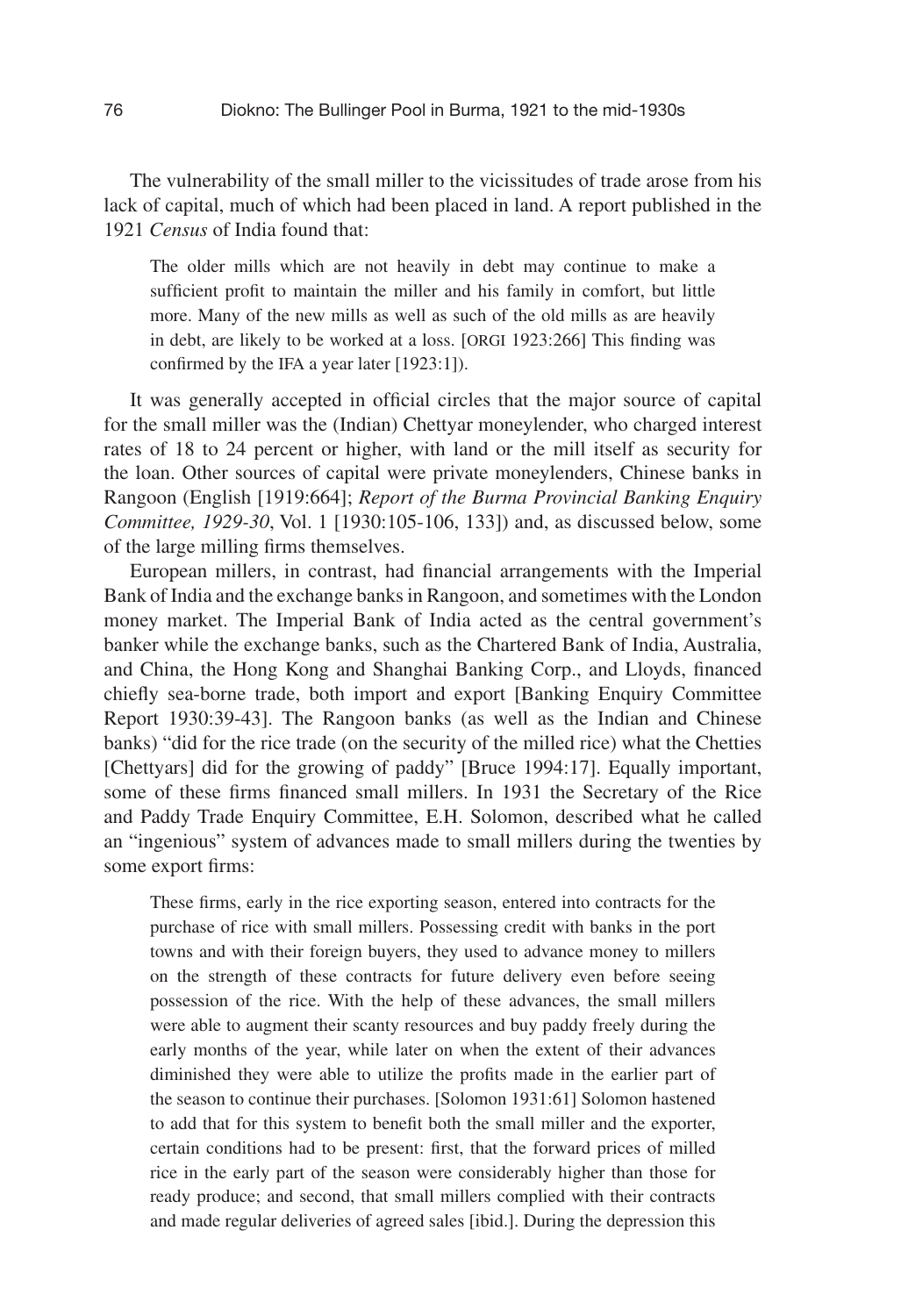system fell into shambles as prices dropped and contracts were consequently unful filled. The question of capital became acute in the early thirties, when Burmese leaders complained that the Bullinger Pool, with vast resources at its command, manipulated the local market for its own ends.

#### 5. Export of rice

The export trade had two branches: the Asian branch, which included India and Ceylon (Sri Lanka), China, Japan, and parts of Southeast Asia; and the Western branch, which covered Europe and the Americas. Participation in the export trade tended to be roughly divided along racial lines, with European merchants as the chief operators in the Western branch, along with some Indian participation. Chinese traders were most active in the East and Southeast Asian markets, along with Indians and Europeans to a smaller degree, while Indian merchants figured prominently in the rice trade with India and Ceylon [Report of the Rice Export-Trade Enquiry Committee 1937:1]. The sources do not cite any Burmese interest group in the export trade, suggesting that the export trade was nearly completely in the hands of foreigners.

Until 1890 Europe was the principal importer of Burma rice; thereafter, the Asian branch absorbed the bulk of Burma's rice exports. The European market, which European firms controlled, accounted for only a little more than a fifth to less than one-third of the total tonnage from 1928 to 1934 [ibid.], and it was this market that the Bullinger Pool dominated [Interim Report of the Rice and Paddy Trade Enquiry Committee 1931:21]. If trade with Europe was not all that large, why did the operation of the Bullinger Pool upset local Burmese interests?

The main objection to the Pool was its capacity to influence local prices of paddy and rice owing to a combination of factors: the size of its mills, its access to capital, its control over shipping, and its dominant position in the Western branch of the export trade. Prior to the first World War, the European market was served by German and British millers in competition with one another. But after the loss of their mills in Burma during the First World War, German firms began to import rice from non-European millers, chiefly, Beng Hwat and Co. and Hoosain Hamadanee and Co. The presence of these two firms balanced the dominance of the Pool, and some believed that the competition maintained the prices of rice and paddy at an "easy level" [RGWB 29 December 1930:10]. Data from the London Rice Brokers' Association (LRBA), which handled Europe's purchases of Burma rice, show how competitive both firms were in the European branch of the rice export trade. At one point (in  $1922$ ), as Table 3 shows, the two firms accounted for slightly more than half of the total exports to Europe while the rest of the years, they represented about a third or more of the total trade.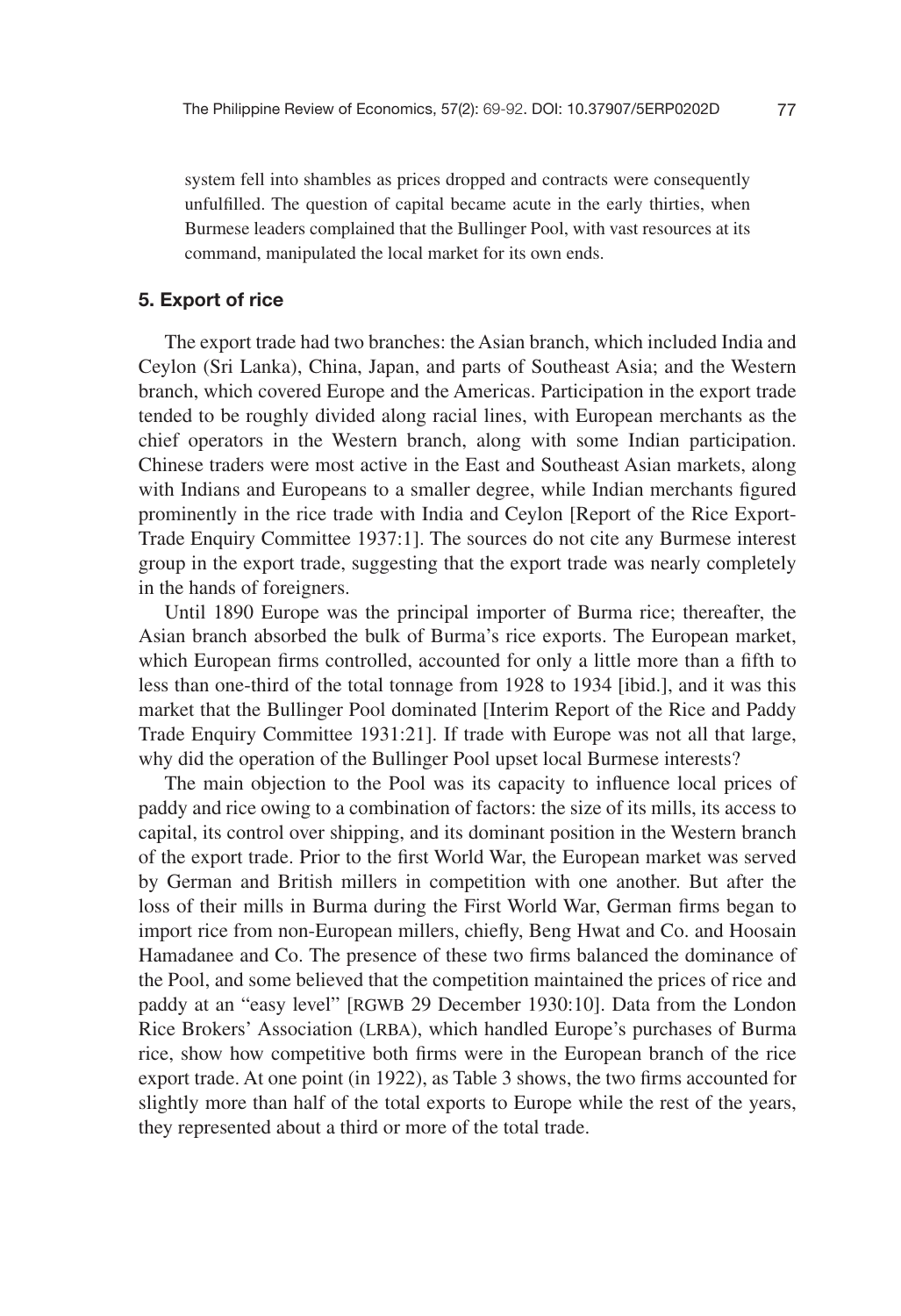| Year | <b>Total Shipments</b><br>to Europe (Tons) | Beng Hwat and Co. and<br>Hamadanee and Co. |            | <b>Bullinger Pool</b> |            |
|------|--------------------------------------------|--------------------------------------------|------------|-----------------------|------------|
|      |                                            | Tons                                       | % of Total | Tons                  | % of Total |
| 1921 | 315.415                                    | 89.142                                     | 28.3       | 162,549               | 51.5       |
| 1922 | 394.427                                    | 202.858                                    | 51.4       | 118,762               | 30.1       |
| 1923 | 400.576                                    | 155.830                                    | 38.9       | 143,733               | 35.9       |
| 1924 | 595.937                                    | 211.688                                    | 35.5       | 241,957               | 40.6       |
| 1925 | 701.865                                    | 217.141                                    | 30.9       | 339.055               | 48.3       |
| 1926 | 509.827                                    | 172.639                                    | 33.9       | 250.746               | 49.2       |
| 1927 | 539.690                                    | 174.363                                    | 32.3       | 271,433               | 50.3       |
| 1928 | 511,098                                    | 160,199                                    | 31.3       | 274,573               | 53.7       |

TABLE 3. Share of total\* rice shipments to Europe by Beng Hwat and Co. and Hamadanee and Co. and by the Bullinger Pool, 1921-28

\* Total shipments here and in Tables 4 and 5 include only those with complete data (inc. tonnage and destination).

Source: London Rice Brokers' Association (LRBA), Weekly Rice Circulars, 1921-28.

In the summer of 1928, Beng Hwat and Co. and Hamadanee and Co. collapsed and transferred their agencies to Steels, thus enabling the Bullinger Pool (consequently referred to as the "Anglo-German monopolists") to expand their share of the market. Because of this connection in 1928, certain trade sectors in Rangoon came to believe that the Pool was created years earlier precisely to recover from the non-European millers (mainly Beng Hwat and Co. and Hoosain Hamadanee and Co.) the German agencies that had threatened the British position in the trade. Mr. M. Eusoof, the representative of Moulmein to the Burma Legislative Council, alleged, for example, that the Pool "succeeded in doing so, with the result that the non-European firms ceased to exist, and thus the competitive element in the purchase of rice and paddy disappeared" [*Report of the Burma Legislative Council Proceedings* (BLCP) 17, no. 7 20 February 1930:246]. For its part, Steel Bros. explained that the two firms failed because they issued delivery orders when they had no stocks of rice, apparently on the belief "that the support of the small millers would be a cheaper mode of obtaining their requirements than buying from the older established big mills" [Clark 1941b:39- 40]. Mr. T. Couper, the government's representative to the Legislative Council, asserted that Beng Hwat and Co. had "for a long time sold rice to Hamburg at a price below cost price and at a loss" [BLCP 13, no. 4 1929:164]. In his Note of Dissent, Solomon believed that the two firms had misread the market, for that summer of 1928, "contrary to their usual seasonal tendency, [prices] declined below the levels reached in the first quarter of the year" [Solomon 1931:77].

After the closure of the two 'proxy' German firms, the hold of the Bullinger Pool over the European trade grew steadily, from an average share of 39.1 percent in 1921-24 to 69.5 percent in 1934-37 (Table 4). Among the four members of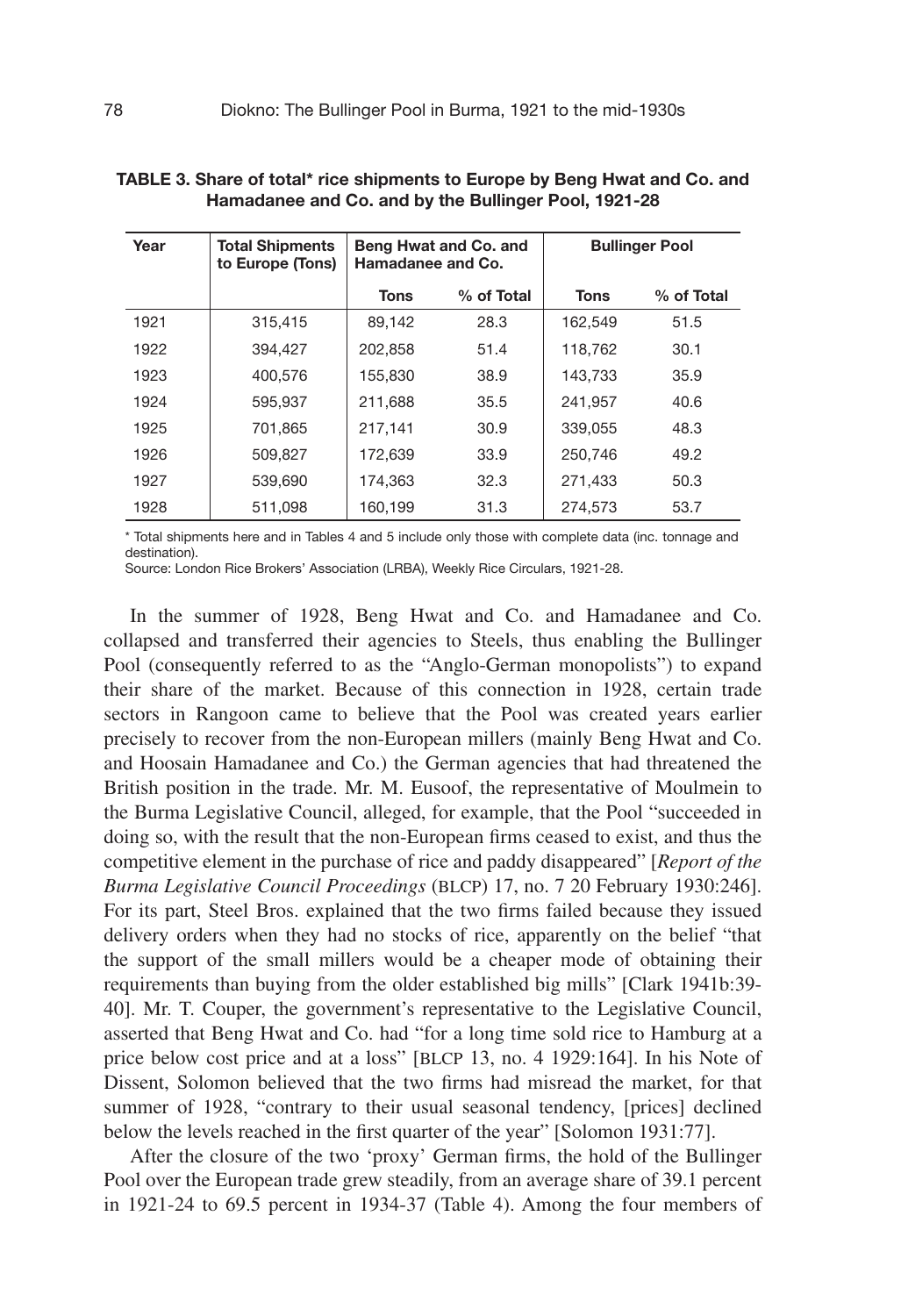the Pool, Steels dominated the export trade, accounting for an average of from 19 percent of the total European trade in 1921-24 or nearly half of the Bullinger Pool's average shipment during those years, to 50 percent in 1934-37 or 72 percent of the Pool's average exports to Europe. Steels' acquisition of Beng Hwat and Co. and Hoosain Hamadanee and Co. no doubt benefited the firm.

| Year    | Average total               | <b>By Bullinger Pool</b> |            | By Steel Bros. |            |  |
|---------|-----------------------------|--------------------------|------------|----------------|------------|--|
|         | shipment by<br>all shippers | Tons                     | % of Total | Tons           | % of Total |  |
| 1921-24 | 426.589                     | 166.750                  | 39.1       | 81,182         | 19.0       |  |
| 1925-28 | 565.620                     | 283.952                  | 50.2       | 121.596        | 21.5       |  |
| 1929-32 | 482.195                     | 244.684                  | 50.7       | 157.924        | 32.8       |  |
| 1934-37 | 360.170                     | 250,261                  | 69.5       | 180,390        | 50.1       |  |

TABLE 4. Bullinger Pool's average share of Burma rice shipments to Europe, 1921-37\*

\* 1933 issues are missing.

Sources: LRBA, *Weekly Rice Circulars*, 1921-37.

After the Pool broke up in 1932 (because of the voluntary liquidation of Bulloch Bros. and Co.), Steels and the Anglo-Burma Rice Co. continued to dominate the rice export trade with Europe, accounting for more than half of Burma's exports of rice and rice products to Europe.

| TABLE 5. Share of Steels and Anglo-Burma Rice Co. in total exports of rice and |
|--------------------------------------------------------------------------------|
| rice products to Europe, 1934-37                                               |

| Year | <b>Total exports</b><br>in tons | Shipments by Steel Bros. and<br>Anglo-Burma Rice Co. |                         |
|------|---------------------------------|------------------------------------------------------|-------------------------|
|      |                                 | Tons                                                 | <b>Percent of total</b> |
| 1934 | 642.685                         | 408.044                                              | 63.5                    |
| 1935 | 540.182                         | 304.940                                              | 56.5                    |
| 1936 | 535.085                         | 295.075                                              | 55.1                    |
| 1937 | 682.096                         | 407.349                                              | 59.7                    |

Sources: LRBA, *Weekly Rice Circulars*, 1934-37.

One factor that enabled the Pool to assume a large hold over the European market was its connection to shipping companies. Steel Bros. was the joint managing agent of the two major shipping lines to Europe: Patrick Henderson and Co. (initially shared with Bulloch Bros. until the latter closed in 1932, with Steels taking over as sole agent) and the Bibby Line. In addition, Steels was the agent of the Indo-Natal Line and the Indo-China Steam Navigation Co., Ltd., which dealt in the Asian branch of the rice trade (Blake [1956:51]; *Burma Trade Journal* [1938]). Bulloch Bros. was the managing agent for the British India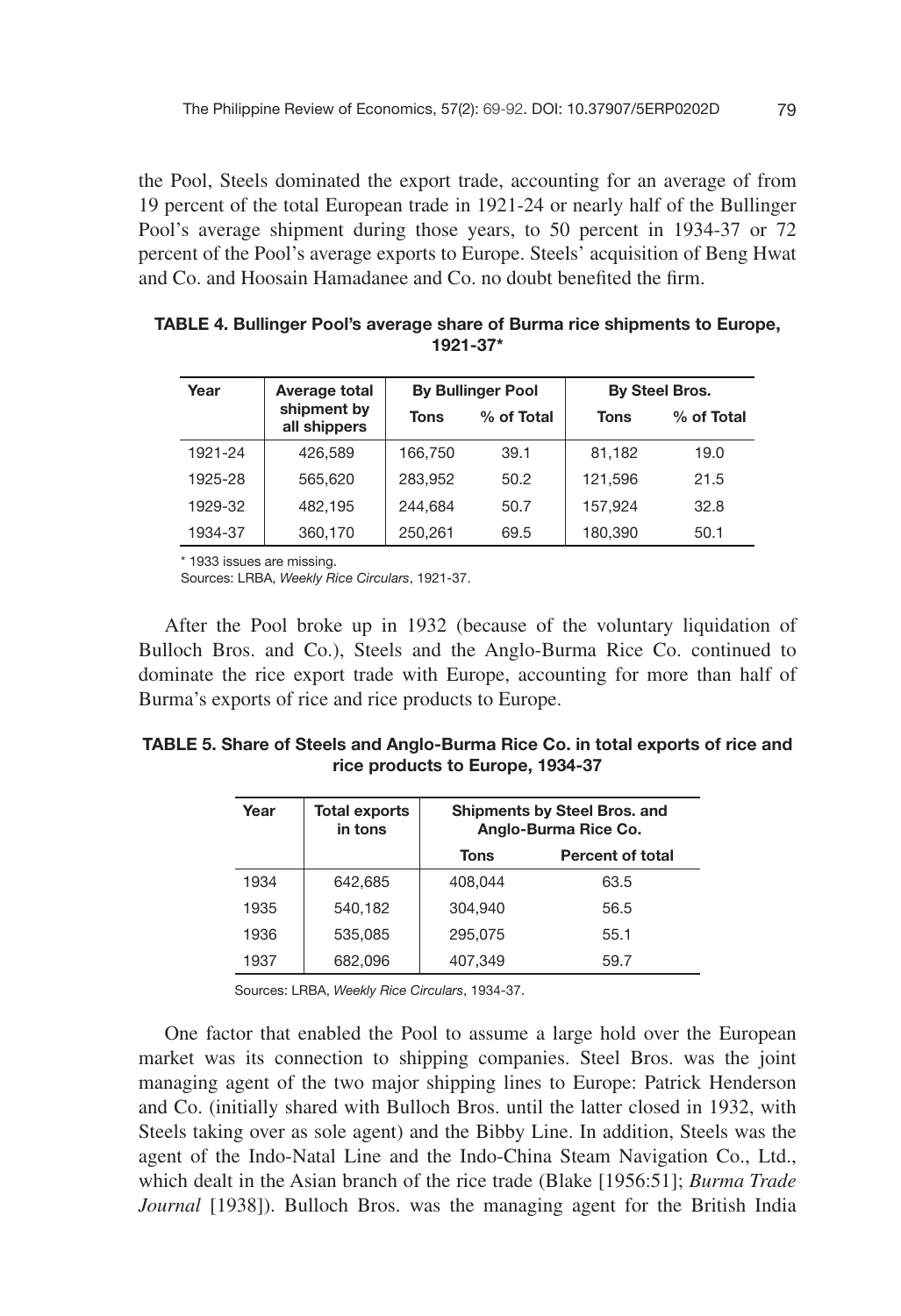Steam Navigation Co., Ltd., the most important line in the India trade and which also sailed to Singapore, Penang, China, and Japan [Andrus 1948:218]. For its part, Ellerman's Arracan Rice and Trading Co. managed the Ellerman City and Hall Line and the Nippon Yusen Kaisha Line (Japan Mail Steamship Co., Ltd.) [*Trade Directory of Burma and Ceylon* [1940-41:113]; *Commerce and Industry Proceedings (Commerce)* [1920:25]).

The Pool denied that it received preferential treatment from these shipping firms or that others were barred from obtaining space as a result of the Pool's managing agency of these lines. The system of "conferences" on freight rates, however, cast doubt on the Pool's claim. Under this system, freight rates on rice and rice products were determined not by open competition but by arrangements or "conferences" between the main shipping lines in the Rangoon export trade. The conference lines met regularly and fixed the rates on different types of cargo within their respective areas of business. The conference system applied to the Indian as well as the European trade.

Shipping lines also practiced a system of deferred rebates, usually ten percent of the nominal freight, which were returned to the shippers six months from the time of actual shipment. The rebates were granted not as a matter of right but of good will and on condition that shippers remained loyal to the conference line for the duration of the six months. As a result, regular exporters, fearful of losing their accumulated rebates, abided by this condition. As described by Solomon:

So strong is the grip maintained by the "conference lines" on the carrying trade to and from Rangoon, and so large their resources, that it is difficult for any "outside" line, unassisted by specially favourable circumstances to cut in and secure a portion of the trade in the teeth of the competition to which it would be subjected by the "conference lines." Past experience has shown that attempts at "free competition" in the shipping trade have resulted either in the economic extinction of the intruder or, if it should have been possessed of exceptionally powerful resources, in its inclusion among the other conference lines. [Solomon 1931:72]Solomon added that Burma's case was different from the situation in other parts of Asia, such as Bangkok, Singapore, Hong Kong, Saigon, and the Dutch East Indies, where healthy competition existed among shipping firms engaged in the Asian trade. It was no surprise that the conference lines were called the "shipping pool" [Andrus 1948:218].

#### 6. Burmese reactions

In 1923, just two years after the Bullinger Pool was formed and well before the onset of the Great Depression, Taw Sein Ko, a nominated representative to the Legislative Council, asked the government if it was true that European millers had "formed a combination to depress the price of paddy" purchased and milled by them for export. The Minister of Agriculture replied that the government had no definite information [BLCP 26 November 1923:29]. Six years later, the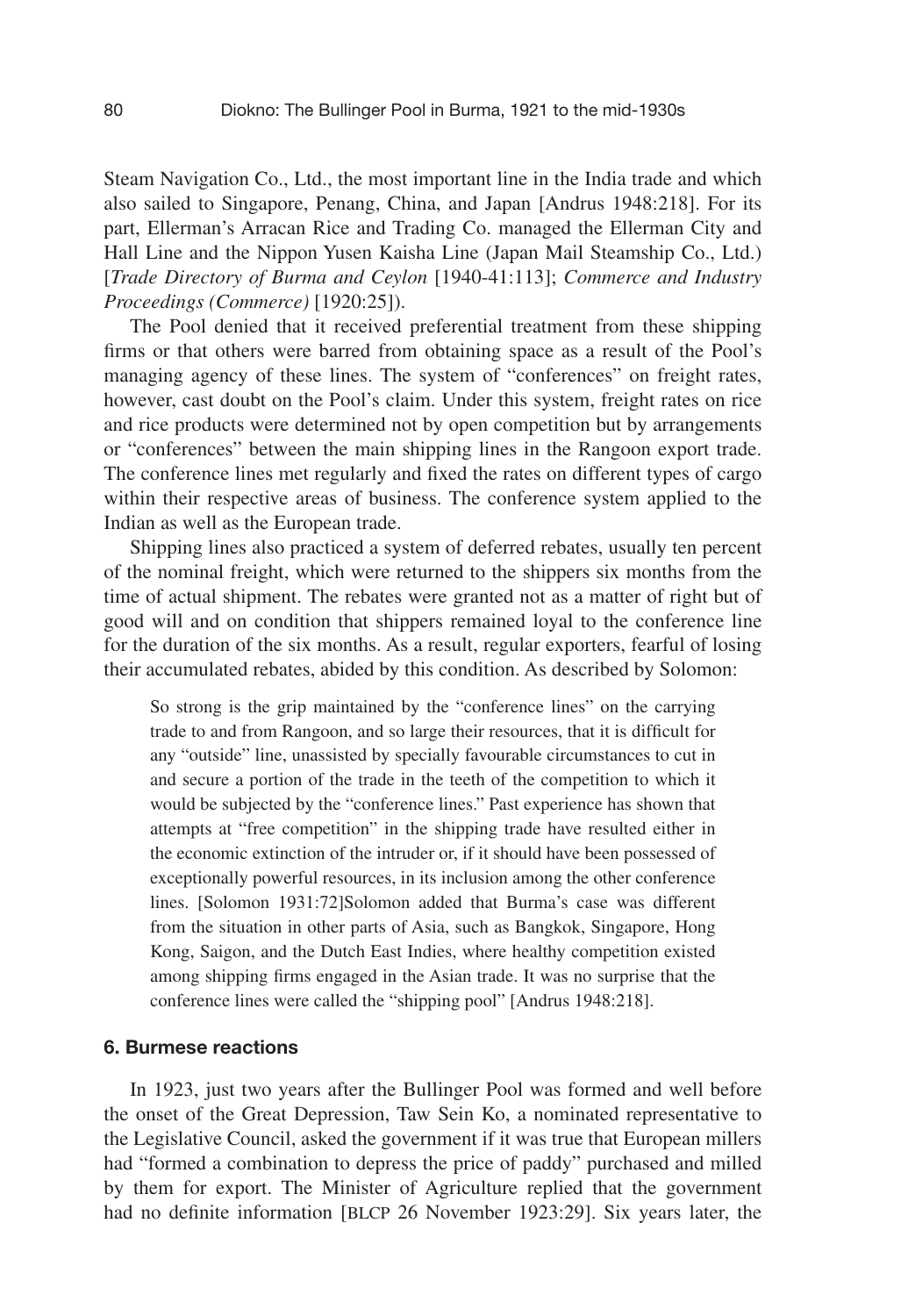question was once again raised in the Council, this time at a precarious period for the rice industry. Rice prices were falling, resulting in mill closures and increased agrarian indebtedness. Tharrawaddy U Pu, representative of Toungoo South, then proposed that a committee of seven be chosen by the Council from among its elected members to investigate the rice and paddy trade in general, and particularly, "the freights, the actions of the Bullinger's Pool", and to suggest ways to improve the industry. The European representative, Mr. O. De Glanville, along with Mr. H.B. Prior of the Burma Chamber of Commerce and Mr. T. Couper, the official representative, objected to the exclusion of the nominated members of the Council from the proposed committee and to the specific reference to the Bullinger Pool. The Council resolution was thus amended accordingly; while the reference to the Pool was dropped, the investigation would nonetheless look into "freights and combinations to control prices" [BLCP 18 February 1929:154-69].

The Committee's terms of reference were wide, but the fall in the price of paddy, rice, and rice products had just begun and the main reason why the Committee was appointed was in order that it might investigate the cause of this fall, especially in view of the belief widely current in Burma that it was due to the manipulations of the market by a group of millers in Rangoon [RGWB 30 November 1931:2].

The investigation became the occasion for Burmese to demonstrate their opposition to the Bullinger Pool. The Burmese Chamber of Commerce declared, for instance, that: "As far as this Chamber is aware, it is true that the British firms, in conjunction with German buyers, have been forcing down the price of rice and paddy in Burma" [RGWB 5 January 1931:9]. The Council of National Associations blamed the Pool for the price depression in 1930:

There will or can be no objection to the Bullinger Pool as an ordinary business combine but when it goes to the extent of transgressing the natural law of supply and demand by taking undue advantage of its position as the sole buyer as it has done this year, its very existence has become a serious menace to the general well-being of Burma. [RGWB 1 December 1930:7]

The Council went on to warn the (European) Burma Chamber of Commerce that unless the latter exercised its influence over the Pool to ease the situation, the Council would be compelled to launch an economic campaign to counteract the decline in prices [ibid.]. On 23 November 1930, about 3,000 landowners, rice millers, and cultivators met in Insein and agreed to sell paddy at no less than Rs. 180, when the going price in the area was between Rs. 110 to Rs. 118. The group added that if lower prices were offered, the crop would be stored rather than sold [RGWB 24 November 1930:8]. A similar resolution was passed a month later by another group of millers, traders, and growers in Myoma, also under the auspices of the Council of National Associations [RGWB 29 December 1930:10]. In early January of the following year, the Burmese Chamber passed a resolution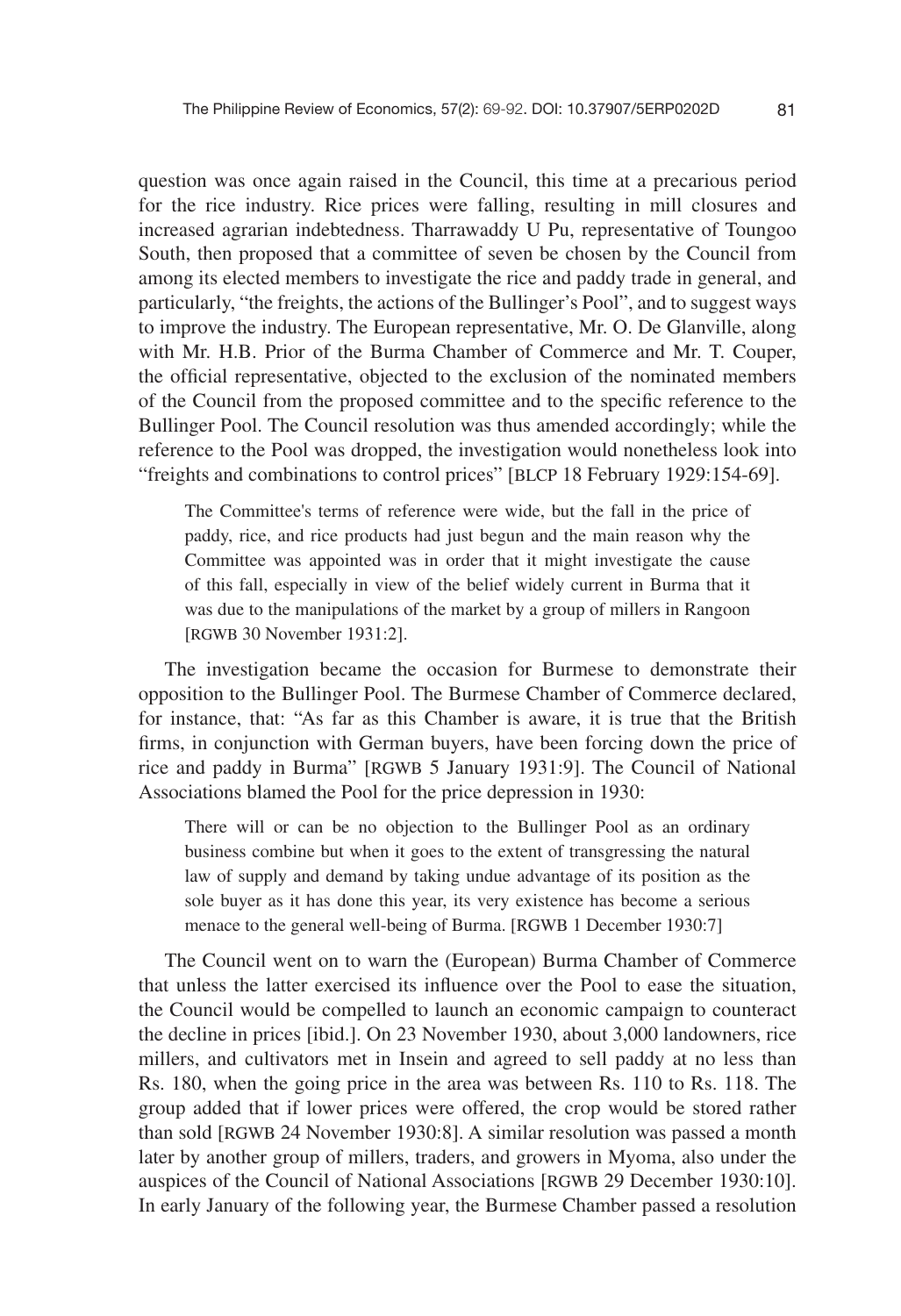attributing the decline in paddy prices partly to the Bullinger Pool and called upon all paddy producers and sellers to create boards for the purpose of withholding the crop unless prices way above current ones were obtained for them [RGWB 12 January 1931:9]. Thus had the movement to hold out for higher paddy prices begun, prompting a correspondent of a Rangoon paper to warn the public that such action could only aggravate the already precarious decline in prices [RGWB 26 January 1931:12]). The Burma Chamber acknowledged the growth of this movement but maintained it would fail to arrest the fall in prices (RGWB [9 March 1931:9]; [7 March 1932:5]). The Assistant Director of Agriculture for the Irrawaddy Circle commented on the futility and adverse impact of the move by Burmese growers and millers:

This advice has been to a great extent adopted by agriculturists, but the effect is just the reverse of what was foretold. The paddy market opened at about Rs. 84 per cent in the beginning of January and has now dropped to Rs. 70 per cent. This indicates that Burma is losing its hold in the market and unless she is prepared to dispose of her paddy at the available market price she will be saddled with a large stock of exportable surplus, which … will be difficult to get rid of. The result will be disaster to the economic life of the country. [RGWB 9 March 1931:21] Those opposed to the Bullinger Pool testified before the Rice and Paddy Trade Enquiry Committee that as a result of the Pool's manipulation of the paddy and rice market, small millers and merchants were gradually driven out of business. They further alleged that the Pool reaped enormous profits which it kept to itself [Interim Report of the Committee 1931:17-9].

It is difficult to evaluate the claim about profits in the absence of evidence that only the Pool could have provided, which the Committee itself acknowledged [ibid.:19]. The Committee was further handicapped by inadequate information on rice prices in Europe, which varied depending on the terms of sale: f.o.b. (free-onboard), c.i.f. (cost, insurance, and freight), or ex-warehouse (spot). Rice exported to Europe and other Western markets was commonly shipped at c.i.f. terms, under which the seller paid for the insurance and freight, the cost of loading the goods onto the ship, and delivering them alongside the jetty at the port of destination as well as port dues and brokerage fees in Rangoon and London. But some in Burma, such as Mr. Solomon, the secretary of the Enquiry Committee, claimed that the large millers sold rice in Europe at spot prices. Also, different qualities of rice were exported to Europe (Europe qualities super, 0, 1, 2, and 3), each at its own price. Of these, the accepted pricing standard was Europe No. 2 rice (also called Burma No. 2 or Rangoon No. 2) because the prices of other Europe qualities tended to follow its movement even if this particular quality did not form the bulk of rice exports to Europe [Solomon 1931:78].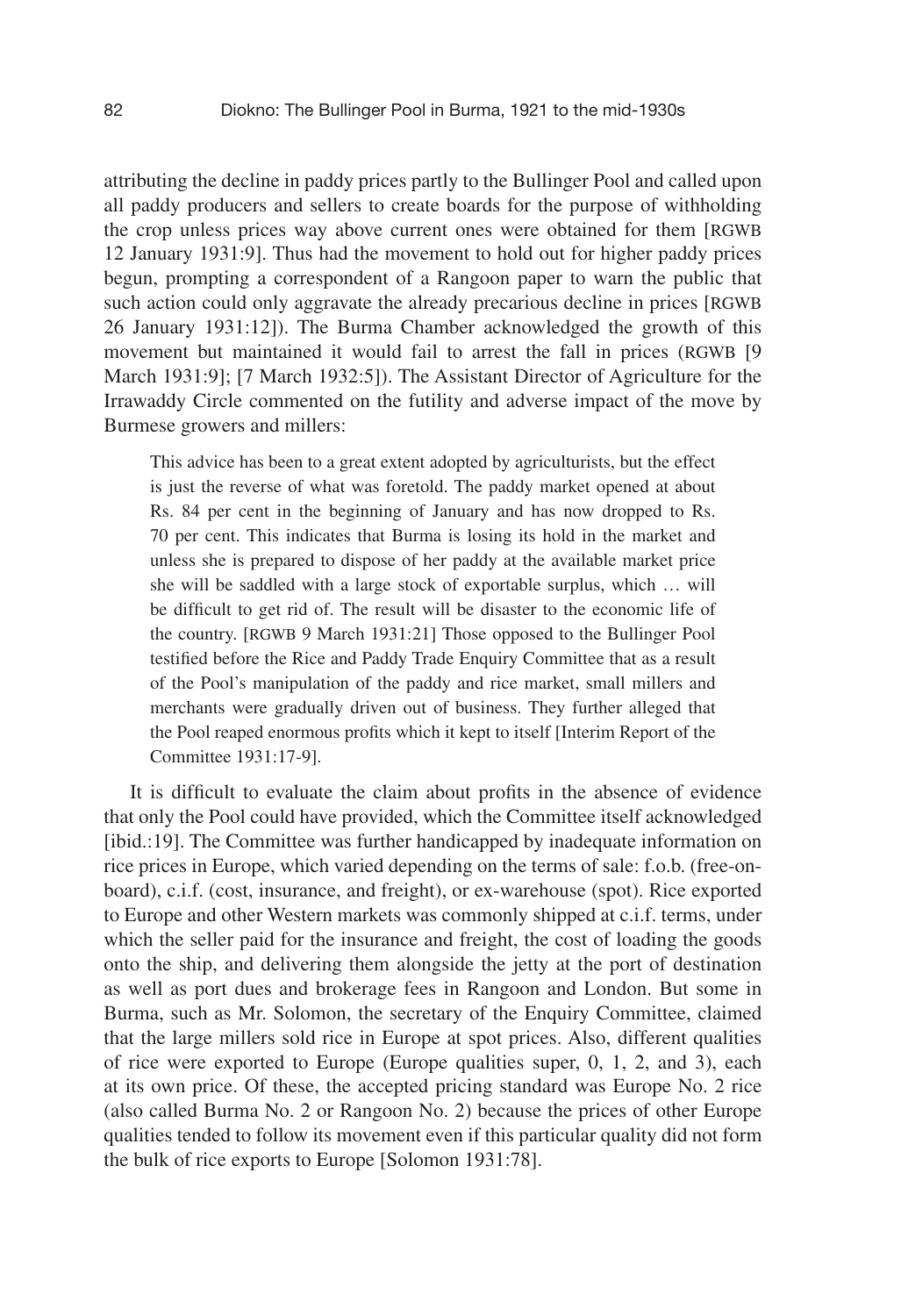In estimating profits earned from the rice trade, the government and the Burma Chamber could not agree on any item that went into the pricing of milled rice, from the purchase price of paddy, to the costs involved in rice production, the milling output (which varied according to the quality of paddy and the desired grade of rice; see Cheng Siok-hwa, [1968:105]), and the cost of c.i.f. shipment. These points of difference are summarized in the comparison below.

| Government                                                                                                                                                                                                                                    | <b>Burma Chamber of Commerce</b>                                                                                                                                                                                                                                                                                   |
|-----------------------------------------------------------------------------------------------------------------------------------------------------------------------------------------------------------------------------------------------|--------------------------------------------------------------------------------------------------------------------------------------------------------------------------------------------------------------------------------------------------------------------------------------------------------------------|
| 1. The prevailing price of paddy in Rangoon<br>was Rs. 75 per 100 baskets (of 46 lbs.<br>each).                                                                                                                                               | 1. Accepted this figure but called it deceptive because<br>only the best grain could be milled into Europe No. 2 rice<br>quality, and it cost more than Rs. 75 per 100 baskets.                                                                                                                                    |
| 2. The costs of processing the paddy were:<br>• Rs. 4 for the brokerage fee, and<br>• Rs. 9 for actual milling.                                                                                                                               | 2. Cost did not take into account the expense of<br>maintaining a large fleet of gigs hired out to brokers, and<br>the official figure on milling costs was too low. Brokerage<br>fee was accepted in addition to revised figures:<br>• Maintenance of transport at Rs. 1;<br>• Milling at Rs. 10 for 100 baskets. |
| 3.100 baskets of paddy would yield:<br>• 28 baskets of No. 2 quality,<br>• 12 baskets of broken rice, and<br>• 10 baskets of bran (all at 75 lbs. each).                                                                                      | 3. Yield of 28 baskets was the maximum possible and<br>only from the highest quality grain. Average yield was:<br>• 26 1/2 baskets of No. 2 rice,<br>13 1/2 baskets of broken rice, and<br>10 baskets of bran.<br>٠                                                                                                |
| 4. Prevailing prices of the yield were:<br>• Europe No. 2 rice in Europe: Rs. 5-2 per<br>cwt. (112 lbs.) or Rs. 96 for 28 baskets;<br>• Broken rice in Rangoon, Rs. 21-8 for 12<br>baskets: and<br>• Bran in Rangoon, Rs. 3-8 for 10 baskets. | 4. Prices were accepted and adjusted based on the yield<br>above:<br>• Rs. 89-7* for 26 1/2 baskets of No. 2 rice c.i.f.<br>London:<br>• Rs. 24-3 for 13 1/2 baskets broken rice Rangoon; and<br>• Bran, the same.                                                                                                 |
| 5. Cost of shipping 28 baskets of No. 2 rice<br>to London at c.i.f. terms was Rs. 28.                                                                                                                                                         | 5. Cost of shipping 26 1/2 baskets of No. 2 rice to<br>London at c.i.f. terms was Rs. 26-8.                                                                                                                                                                                                                        |
| Total expenditure = $Rs. 116$                                                                                                                                                                                                                 | Total expenditure = $Rs. 116-8$                                                                                                                                                                                                                                                                                    |
| Total revenue = $Rs. 121$                                                                                                                                                                                                                     | Total revenue = $Rs. 117-2$                                                                                                                                                                                                                                                                                        |
| Surplus = Rs. 5 per 100 baskets of paddy,<br>from which office expenses still had to be<br>deducted.                                                                                                                                          | Surplus = 10 annas** per 100 baskets of paddy, from<br>which the following still had to be deducted:<br>Office expenses,<br>Cost of depreciation of mill properties, and<br>• Interest on capital invested.                                                                                                        |

#### TABLE 6. Rice trade profits earned by large millers as estimated by the Government and the Burma Chamber of Commerce, 1931

\*\* 1 rupee =16 annas

Sources: Government Communique on Paddy Price Control, RGWB 30 March 1931:4; RGWB 13 July 1931:23.

<sup>\*</sup> There seems to be an error in the Chamber's calculation of the amount received for 26 1/2 baskets of No. 2 rice at the c.i.f. London price of Rs. 5-2 per cwt. The correct figure should be Rs. 90-4. The total revenue earned becomes Rs. 118-9, less expenses of Rs. 116-8, leaving a surplus of Rs. 2-1 for 100 baskets of paddy and not 10 annas as claimed by the Chamber.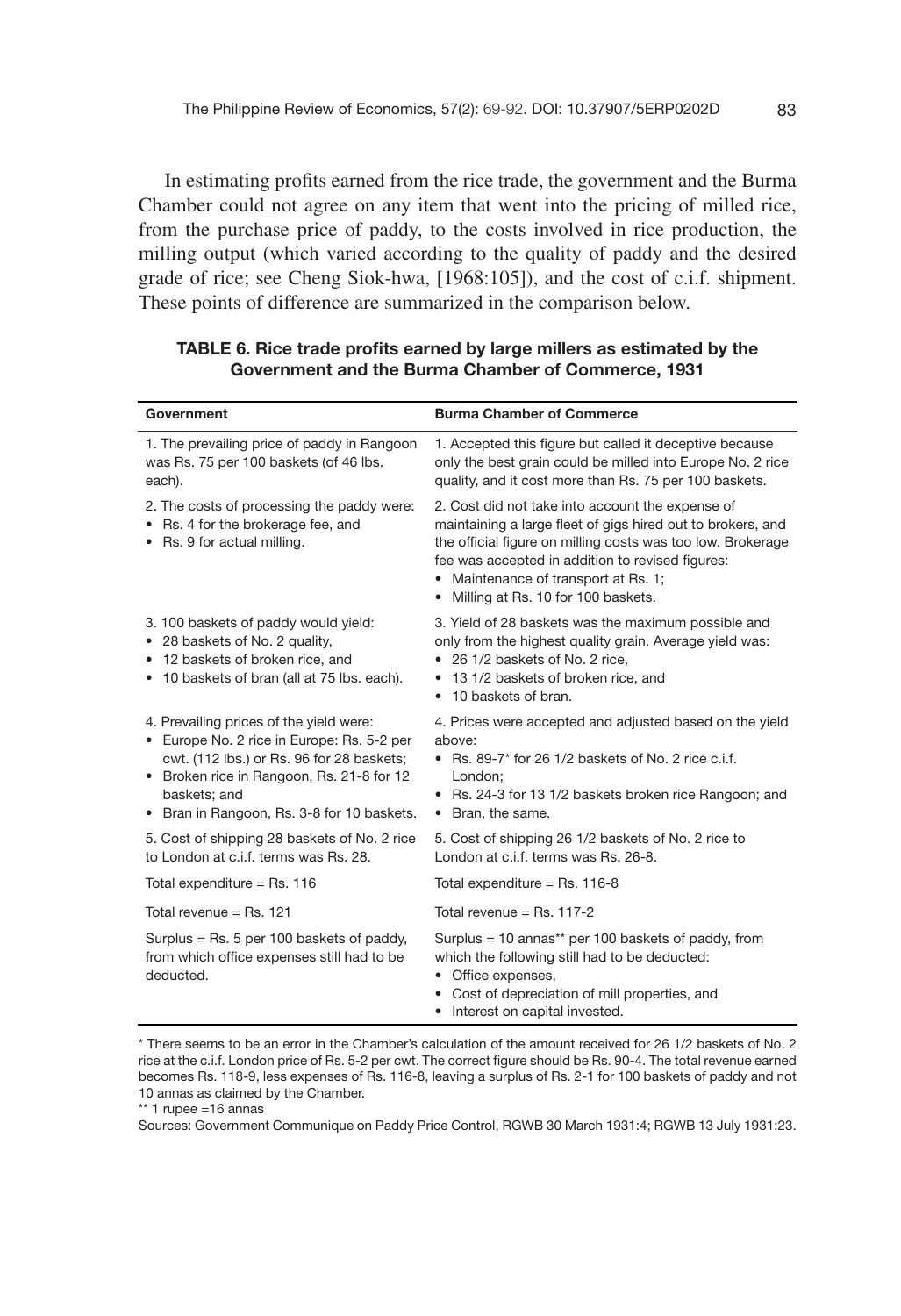#### 7. Impact of the depression

The question of profits was exacerbated by the drastic fall in paddy and rice prices in 1930-31, heightening the perception that the Pool was raking in enormous profits. In response to this view, Mr. Henry, Chairman of the Burma Chamber of Commerce, told the body in February 1930 that European millers were "not in a position to dictate to the world's markets what price they should pay for their rice", and that the country which produces rice most cheaply is the one that secures a position in the world market, referring to Saigon and Siam as competitors in the Asian region and to Spain, Italy, and Egypt as global competitors [RGWB 3 March 1930:3]. The exoneration of the Bullinger Pool was echoed by Governor Sir Charles Innes, who argued at the opening of the Legislative Council's session on the budget in 1931, that the decline in Burma prices of Big and Small Mills Specials (the quality of rice sold to India and other Asian markets) was not as bad as that of the major agricultural products of India.

Surely, he insisted, this fact should make any one pause before he gives currency to the statement that the collapse of our rice market is not due to the causes that are depressing prices all over the world but to special local causes connected with the operation of what is known as the Bullinger Pool, and the need for caution is also shown by the fact that prices of rice and paddy have fallen as much in Saigon as in Rangoon and nearly as much in Siam. [RGWB 16 February 1931:3].

With regard to the Burma Chamber's claim, the Rice and Paddy Trade Enquiry Committee found that in Asia as a whole—which was the largest buyer of Burma rice—increased exports from Siam and Indochina were not effected at the expense of Burma, and that in India and Ceylon, the major markets, Burma still enjoyed a strong footing in the rice trade. However, lower freight rates to Singapore and Hong Kong from Saigon and Bangkok gave the latter two riceproducing centers an edge over Rangoon. As for the western section of the rice export trade, the Committee observed that Italy, Spain, the United States, and British Guiana were indeed growing competitors, and that Germany, Holland, the United Kingdom, and Italy re-milled and re-exported rice imported from Burma to other parts of Europe, the West Indies, and South America, thereby posing additional competition to Burma [Interim Report 1931:6-15]. The Burma Chamber of Commerce seized upon these findings to reiterate its position that cheap rice production was the key to Burma's competitiveness.

Mr. M. Eusoof, the Moulmein representative to the Legislative Council, disagreed. He presented a comparison of c.i.f. prices in Europe for Europe rice No. 2 and similar qualities from Saigon, Siam, North America, Spain, and Italy, and showed that Burma sold her rice at the lowest price along with Saigon [BLCP 20 February 1930:247]. The f.o.b. (free-on-board) price of No. 2 rice in London was also lower than that of Siam and the same as Saigon's in January 1930 [RGWB 26 January 1931:12]. Eusoof concluded: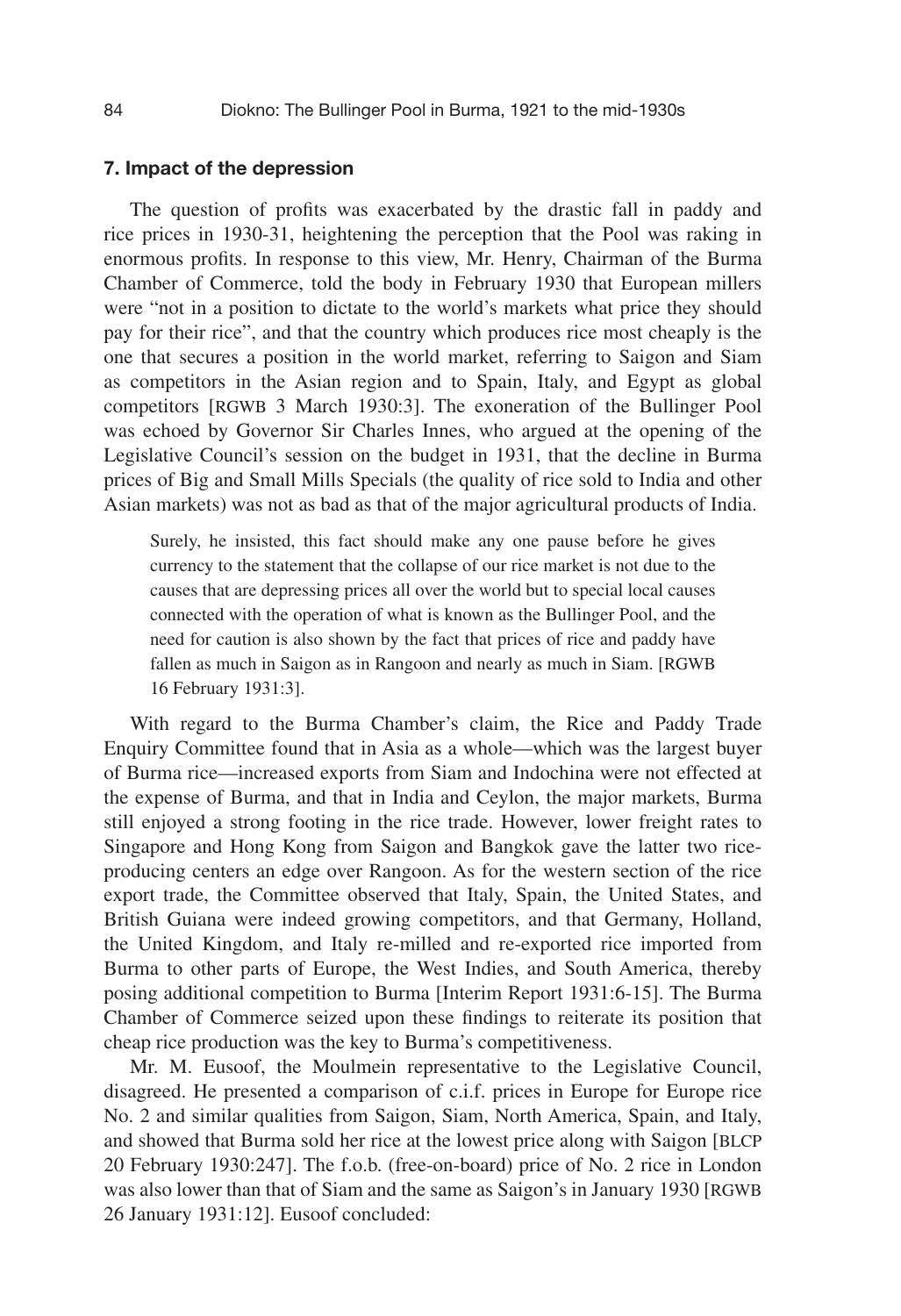It is clear that though Burma sends the largest exportable amount of rice to other countries, it really sells at the cheapest rate, and in spite of it the cultivators are suffering from the continuous fall in the paddy trade. [BLCP 20 February 1930:247] Solomon also pointed out that from 1929 to 1930, rice prices in Rangoon fell by 16 percent compared to the seven percent decline in London. The Burmese Chamber of Commerce believed that the decline in Rangoon paddy and rice prices in 1930, particularly from August to the end of that year, was caused by European rice firms that dumped milling notices without having enough paddy to mill—thus bloating, at least on paper, the available supply of both paddy and the expected outturn of rice—"and in many cases with no intention of milling and giving delivery according to these notices" [RGWB 5 January 1931:10]. With the expected oversupply suggested by the milling notices, prices dropped. The Chamber did not supply proof of dumping milling notices, although one such case landed in court in 1930-31 that demonstrates the practice of issuing milling notices even without paddy on hand. That case, between Steel Bros. (seller) and Tokarsee Mooljee and Co. (buyer), however, did not show an intent not to deliver the rice for it was, in fact, delivered but late (RGWB [30 November 1931:2]; [23 May 1932:7-8]).

Solomon advanced another explanation for the fall in paddy prices. He maintained that in the early part of 1930, the Pool pursued a policy of selling rice freely, thereby depressing the price of rice and, in effect, of paddy. In the meantime, district millers found few buyers for their rice. Unable to sell as freely as they wanted, local millers were not able to buy paddy at the scale they had previously done. Solomon claimed that the large mills took advantage of this situation to purchase large quantities of paddy during the first quarter of 1930, at prices they believed would produce profits later. In the end, the big millers were able to operate at full capacity and hence reduce their overhead expenses, while many small millers in the districts and in Rangoon, having obtained little paddy, thought it wise to shut down after the milling season started rather than operate with uncertain supplies of paddy [Solomon 1931:78].

In the final analysis the Enquiry Committee asserted that prices in Rangoon (which determined prices in the districts) were governed by the world market price. The latter, in turn, was determined by the demand from Asia, the largest consumer of rice. Since European and Western markets, in which the Pool had a dominant position, absorbed less than a third of Burma's total exports, the Committee believed it was unlikely that the Pool could influence the movement of prices [Interim Report: 1931:21-2].

Those opposed to the Pool remained unconvinced, however. They argued that even in the face of such situation, the Pool had room for maneuver. If the price of rice in Europe and India moved alongside each other, the market situation would remain quiet. But they alleged that if the demand from India became stronger than usual, thus raising the price of rice, the Pool would lose, for the increased demand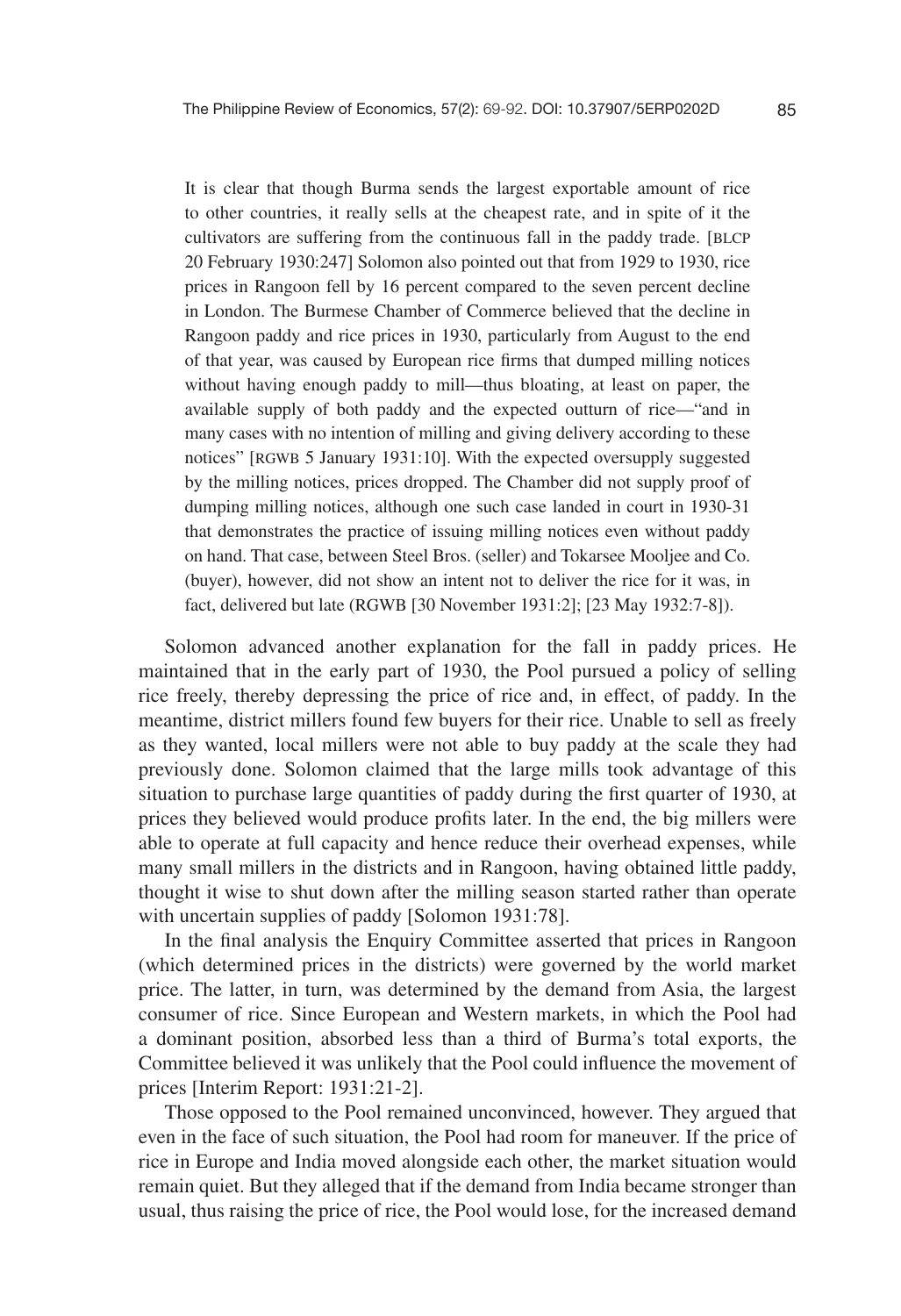for rice would push up the price of paddy. The Pool would then have to purchase paddy at higher prices even through there was no corresponding price increase in Europe (presumably because different qualities were sold on the European and Indian markets). To prevent an upsurge in paddy prices, it was believed that the Pool would sell rice locally at a lower price than that obtainable by Indian traders selling from Burma. These merchants would consequently suffer a loss. So would the cultivators because the price of paddy would fall. The Pool would also lose but could make up for its losses in the European trade, which it commanded [ibid.: 19]. The Pool denied this allegation.

#### 8. Price manipulation and access to paddy

The relationship between rice and paddy set the framework for the industry's price mechanism. As discussed earlier, profits from the local rice trade came from the difference between the price at which paddy was bought and rice was sold, after deducting milling and other expenses. There had to be some parity between paddy and rice prices in order for the miller to produce rice and make a profit. The existence of a combination to set prices for both paddy and rice in the local market subjected the parity in both prices to manipulation. There were two methods by which the Bullinger Pool was believed to have manipulated prices. One method, given in evidence before the Enquiry Committee, was for the Pool to raise the price of paddy in the early part of the season slightly higher than the price it ought to be in comparison with the corresponding price of rice. Those wary of the Pool claimed that this was done so that the Pool could amass sufficient supplies of the crop and restrict its competitors by making the latter pay more for paddy than the local going price for rice would allow. The second was that the Pool would set rice at prices too low to allow small millers a profit, thereby discouraging other mills from entering the paddy market. Consider the hypothetical scenarios below, reckoned from Solomon's formula.

|         | Market price of small<br>mills specials rice | Parity price of<br>paddy |
|---------|----------------------------------------------|--------------------------|
| Case 1: | Rs. 400                                      | Rs. 159                  |
| Case 2: | Rs. 410                                      | Rs. 163                  |
| Case 3: | Rs. 405                                      | Rs. 161                  |

| TABLE 7. Parity between rice and paddy prices per 100 baskets |  |  |  |
|---------------------------------------------------------------|--|--|--|
|---------------------------------------------------------------|--|--|--|

Source: Calculated using Solomon's formula, on an average cash outturn of 41.5 percent for Small Mills Specials and a milling cost of Rs. 7.

Let us suppose that the market price of rice was Rs. 400 per 100 baskets (case 1), for which the parity price of paddy would be Rs. 159. It was alleged that if the Pool wished to sell rice abroad at Rs. 410 (case 2), it would not want the price of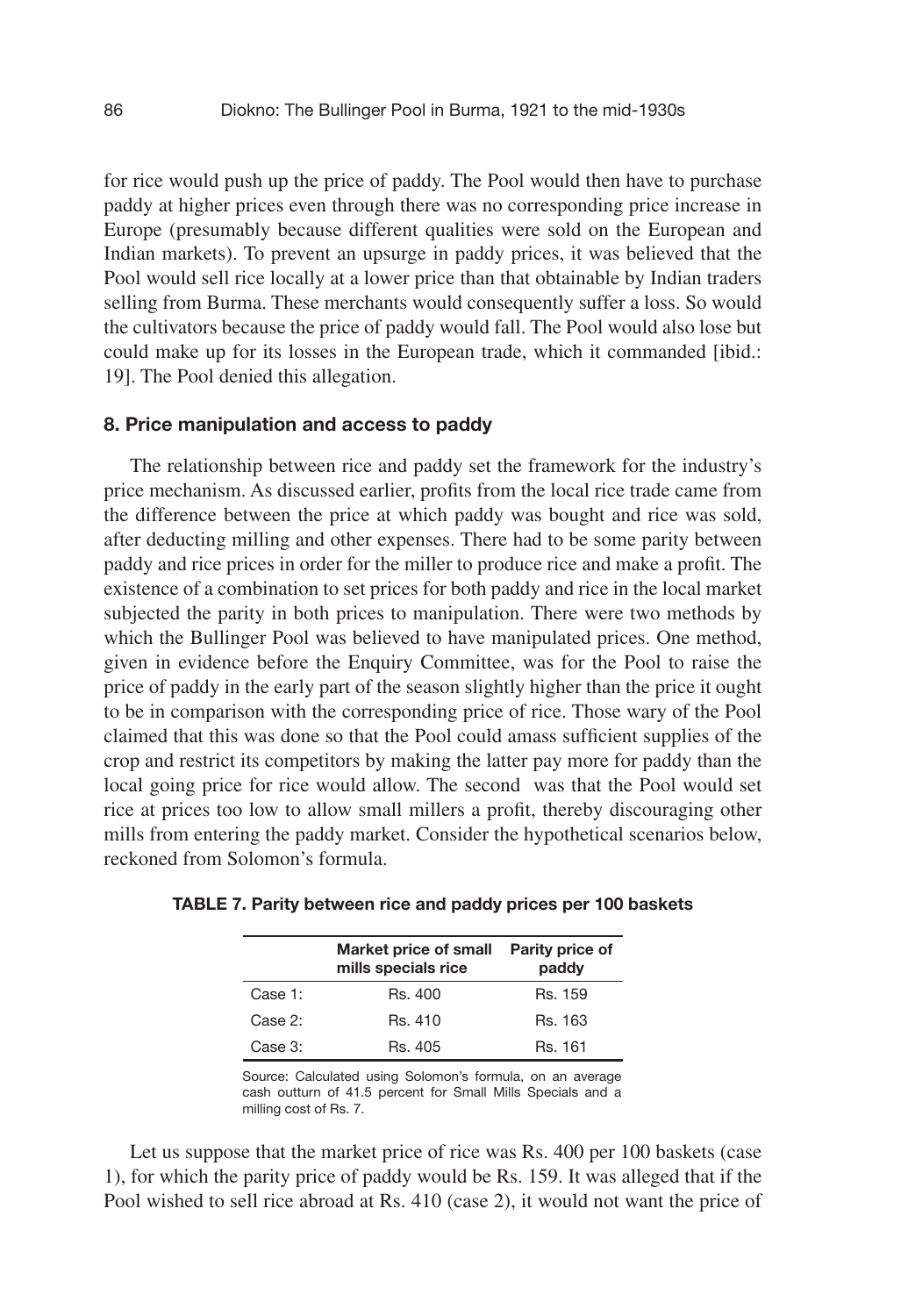paddy to rise to Rs. 163 so that it could obtain a larger margin of profit. The Pool would then agree to buy paddy at Rs. 161 per 100 baskets but, not wanting the price of rice to go up to Rs. 405 (case 3) in order to maintain as large a spread as possible, the Pool would sell rice locally at Rs. 400. Thus by setting the buying price of paddy at Rs. 161, or two rupees above the parity price (case 1) and selling rice at Rs. 400 (instead of Rs. 405 as shown in case 3), other millers affected by these policies would end up milling at a loss. So would the Pool but since it planned to sell rice outside Burma at Rs. 410, it could easily recoup its losses. The cultivator or paddy seller would also be affected, for with the Pool's export price of rice at Rs. 410, he should receive Rs. 163 instead of Rs. 161.

But what volume of rice did the Pool handle locally and was it enough to affect the parity between paddy and rice? The Burma Chamber asserted that it was impossible for the Pool to control the trade:

The British firms do not handle more than about one third of the exportable surplus of the Burma Rice crop, or little more than one sixth of the total crop…. It would be more logical to conclude that those other rice millers and exporters, who are handling the great bulk of the crop, have been responsible for forcing down prices. This Chamber, however, does not subscribe to such a view, being well aware that the fall in paddy prices is due to causes entirely beyond the control of those engaged in the trade. [RGWB 5 January 1931:9] The Enquiry Committee agreed, pointing out that the Bullinger Pool milled from 22 to 37 percent of the rice exported by Burma from 1925 to 1930.

| Year | Percentage of total |  |
|------|---------------------|--|
| 1925 | 36.9                |  |
| 1926 | 33.0                |  |
| 1927 | 31.0                |  |
| 1928 | 22.4                |  |
| 1929 | 28.7                |  |
| 1930 | 30.4                |  |

TABLE 8. Percentage of total rice exports milled by the Pool, 1925-30

Sources: *Interim Report of the Committee Appointed to Enquire into the Rice and Paddy Trade* (Rangoon: Supdt., Government Printing, 1931), 17; *Report of the Burma Legislative Council Proceedings* 19, 6 (19 February 1931): 259.

Two members of the Committee, Mr. W. Richards of the Burma Chamber of Commerce, and Mr. A. Chandor of the Burma Indian Chamber, added in a separate note that since millers outside the Pool handled about 70 percent of total exports, their !nancial weakness did not hamper them from "competing effectively" with the Pool for supplies of paddy (Note attached to the Interim Report[1931:37]).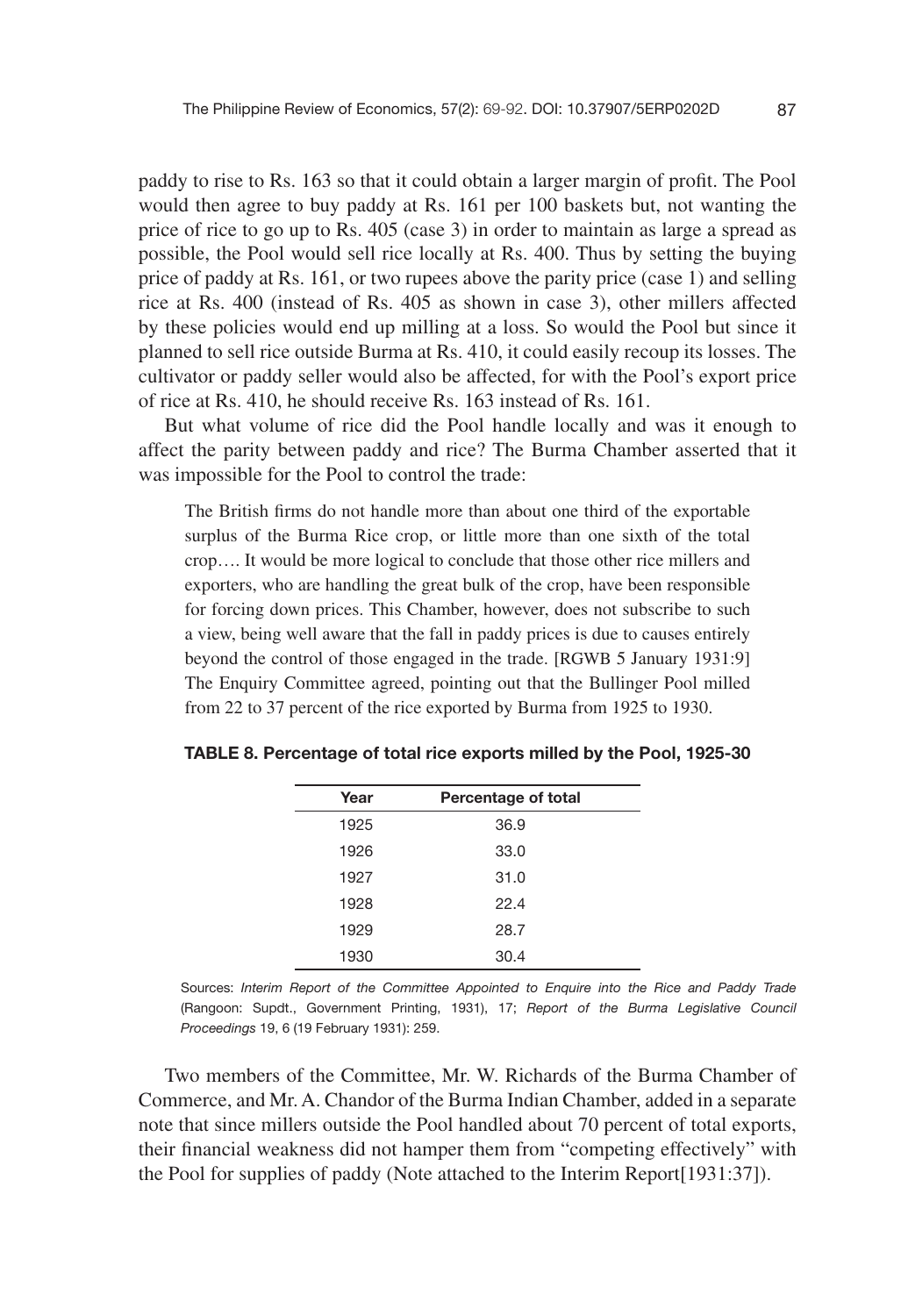The Burmese Chamber of Commerce replied that first, based on its study of the daily export lists from 1 January to the end of September 1930, the British firms exported about 37 percent of the total exports from Rangoon alone. Most of the remaining 63 percent had "no mills and … [had] consequently to depend upon millers, including the British firms to get the rice required for export" [RGWB 5] January 1931:10]. Second, based on the daily market reports of boat and rail paddy arrivals, the Chamber estimated that British firms purchased about 65 percent of total paddy arrivals into Rangoon. This share, plus the fact that these firms bought additional rice from small millers which they resold locally to other exporters, formed the basis of the Burmese Chamber's estimate the the British firms actually handled no fewer than 50 percent of Burma's exportable surplus [ibid.].

Part of the Burmese Chamber's estimate can be verified. In the latter half of 1932, the "Money and markets" series of the *Rangoon Gazette Weekly Budget* (RGWB) included a section on rail and boat arrivals of paddy in Rangoon. The data shows that on a weekly basis during this period, large millers took in from 32 to 63 percent of the total number of baskets of paddy brought to Rangoon, by no means a small or insignificant share.

| <b>Week ending</b> | Total no. of    |        | Share held by big millers       |
|--------------------|-----------------|--------|---------------------------------|
|                    | basket arrivals |        | No. of baskets Percent of total |
| 24 September       | 34,800          | 12,900 | 37.1                            |
| 1 October          | 20,600          | 6.600  | 32.0                            |
| 8 October          | 43,600          | 25,600 | 58.7                            |
| 22 October         | 30,300          | 18,200 | 60.1                            |
| 5 November         | 17,000          | 9.000  | 52.9                            |
| 19 November        | 42,500          | 18.500 | 43.5                            |
| 26 November        | 27,800          | 16,700 | 60.1                            |
| 3 December         | 14.500          | 5.100  | 35.2                            |
| 10 December        | 16.900          | 5.400  | 32.0                            |
| 17 December        | 13,600          | 8,600  | 63.2                            |

TABLE 9. Share of paddy arrivals in Rangoon held by big millers from the end of September to mid-December, 1932

Source: RGWB 26 September to 19 December, 1932.

The amount handled by the Pool was sufficient to enable its members to influence the market price of paddy (and rice) if they so chose, for they combined precisely to operate on a common price policy. Although the Enquiry Committee exonerated the Pool, the Committee report is peppered with implicit admissions of the Pool's influence. For instance, the Committee observed: "That the way in which the Pool handles this quantity has a temporary influence on local prices must be admitted, but that it is able to manipulate prices in face of world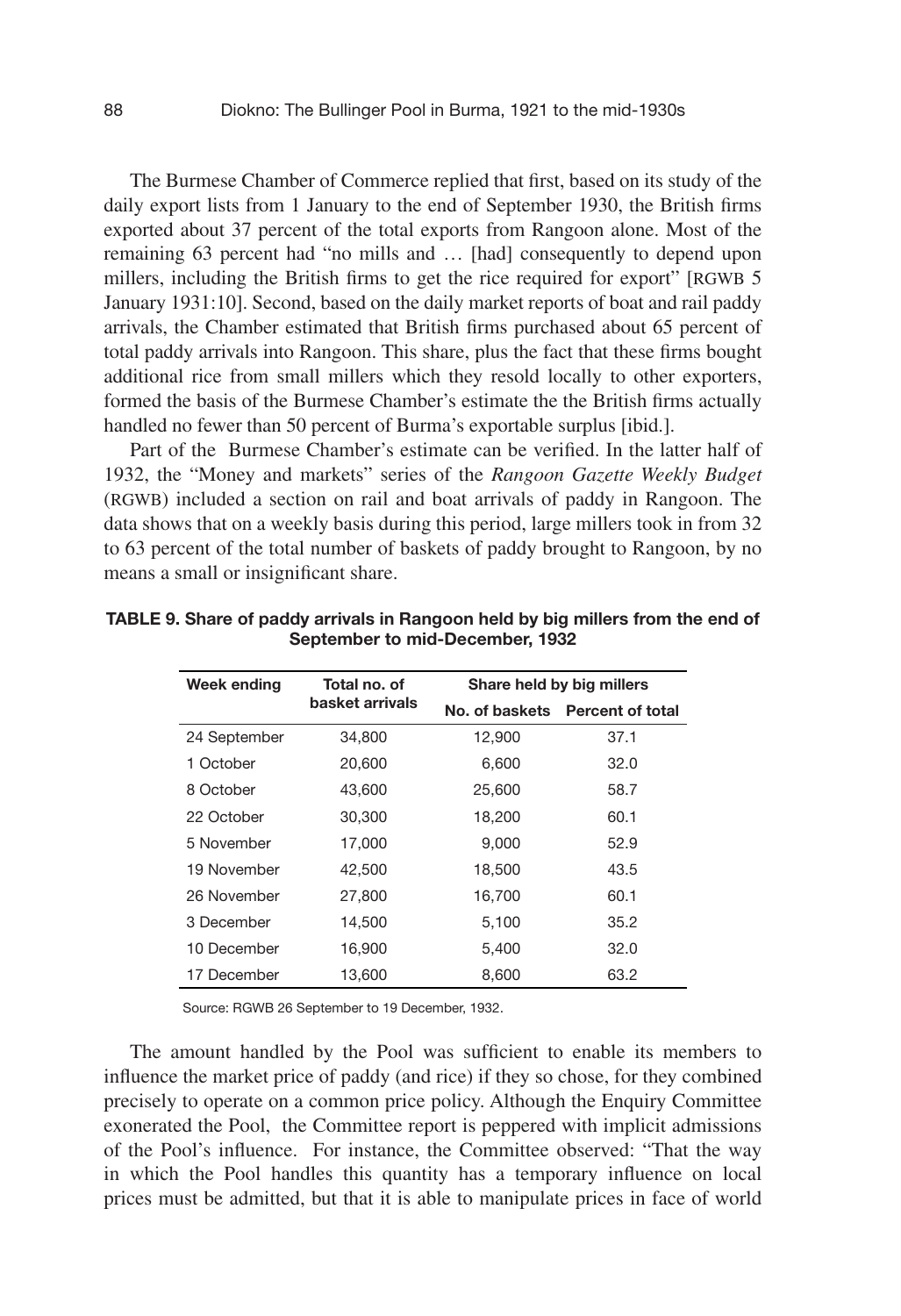conditions is highly improbable" [Interim Report 1931:26]. In other words, the volume of rice in the hands of the Pool was sufficient to permit it to exercise influence over the market, albeit temporarily.

The Committee, moreover, found it justifiable that the Pool would compensate for any losses in the local trade with profits from its trade in Europe, adding that this was "not clearly unfair to the small miller".

The Pool cannot reasonably be expected to stand by and see its mills closed down and the capital sunk in them become a total loss. *It may be that is methods are not all that could be desired.* But it seems to us a sufficient answer that the competition, which it had to face, was intensive and forced on it. [ibid.: 22] (italics supplied)

In the end the Committee asserted that the Pool had no legal monopoly. Such dominating position as it has arises from the power to organise, hard work, fair dealing with its customers and loyalty of its members one to another. The small miller can attack the monopoly in so far as he shares these qualities and has adequate finance [Interim Report 1931:22]. In the eyes of the Enquiry Committee, matters would have been worse without the Pool. Paddy prices would have soared uncontrollably, given the competition in the rice milling sector. Cultivators would have benefitted, but only temporarily because mills would end up working at a loss, thus leaving room for others to organize a monopoly. In the end the paddy grower, the Committee stated, would end up worse off [Interim report 1931:26]. In effect the Committee was saying it was better to have 'controlled' competition that one that operated freely; that it was better to have a combination than none at all, and that the Pool's monopoly was the lesser evil given the circumstances in Burma. Uncannily the Committee acknowledged the very defects of the system and the real power of the Bullinger Pool.

#### **References**

Addresses at the Myaungmya Agricultural Conference, 26 February 1931 [1931] *Rangoon Gazette Weekly Budget* (9 March): 21.

Andrus, J. R. [1948] *Burmese Economic Life*. Stanford: Stanford University Press. *Annual report on the working of the Indian Factories Act, 1923* [1924] Rangoon:

Supdt., Government Printing and Stationery.

- *Annual report on the working of the Indian Factories Act, 1927* [1928] Rangoon: Supdt., Government Printing and Stationery.
- *Annual report on the working of the Indian Factories Act, 1928* [1929] Rangoon: Supdt., Government Printing and Stationery.
- *Annual report on the working of the Indian Factories Act, 1935* [1936] Rangoon: Supdt., Government Printing and Stationery.
- Aye Hlaing [1964]. "Trends of economic growth and income distribution in Burma, 1870-1940" *Journal of the Burma Research Society* 47(1): 89-148.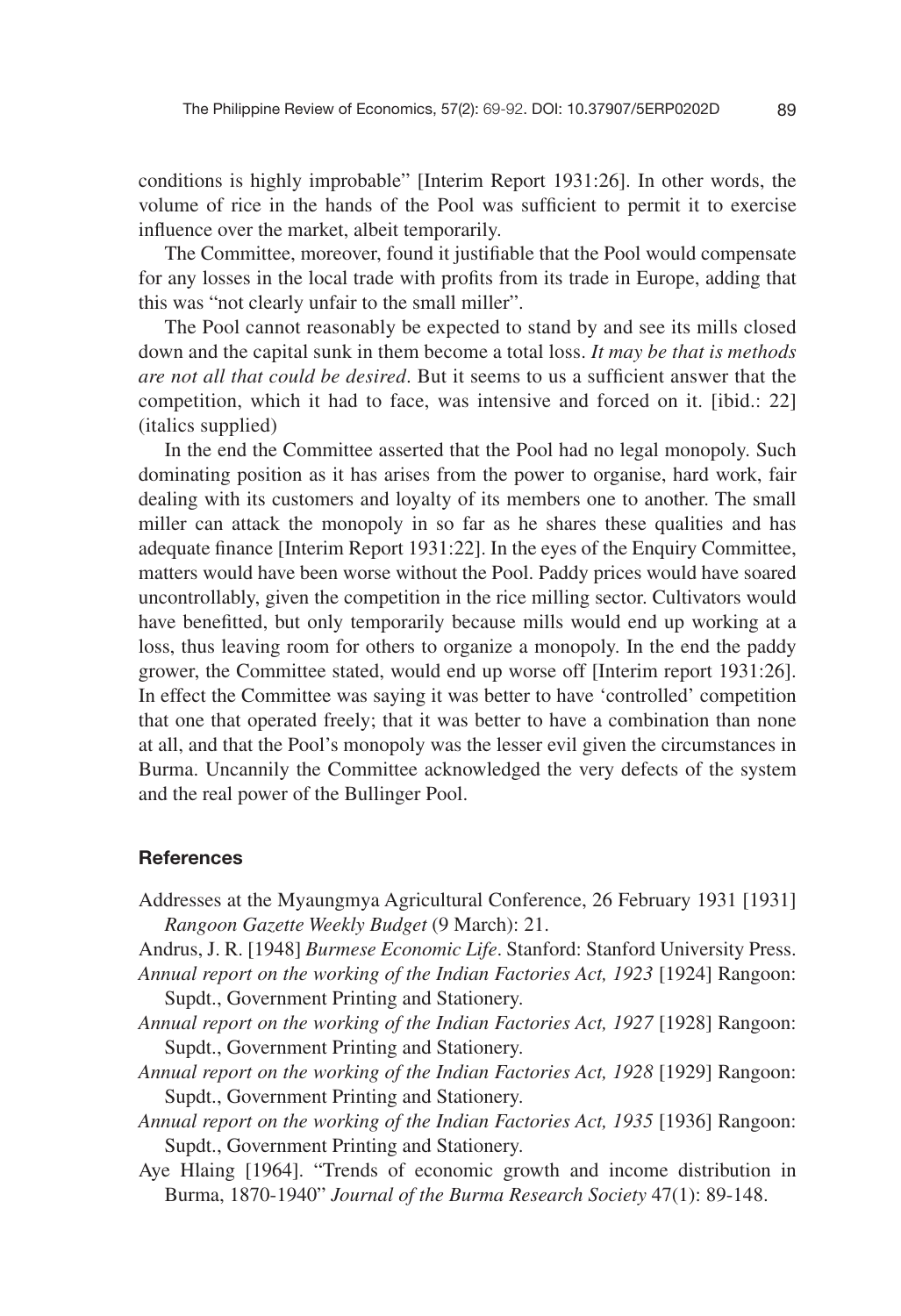- Binns, B.O. [1948] *Agricultural economy in Burma*. Rangoon: Supdt., Government Printing.
- Blake, G. [1956] *B.I. centenary 1856-1956*. London: Collins.
- Braund, H.E.W. [1975] *Calling to mind*. Oxford: Pergamon Press.
- Bruce, A. [1944] "Burma recollections", Memoirs of the Commercial Adviser to the Government of Burma. European Manuscript MSS. Eur. E. 362/3, India Office, London.
- Burma Chamber of Commerce [1930] Annual general meeting, 28 February1930, *Rangoon Gazette Weekly Budget* (3 March): 3-4, 19-20.
- Burma Chamber of Commerce [1931] Annual general meeting, 3 March 1931, *Rangoon Gazette Weekly Budget* (9 March): 9-11.
- Burma Chamber of Commerce [1932] Annual general meeting, 3 March 1932, *Rangoon Gazette Weekly Budget* (7 March): 5-6.
- Burma Chamber of Commerce [1931] Letter to the Burmese Chamber of Commerce, 13 November 1930, *Rangoon Gazette Weekly Budget* (5 January): 9.
- Burma Chamber of Commerce Committee [1931] Meeting on 28 May 1931, *Rangoon Gazette Weekly Budget* (13 July): 23.
- "Burma's rice and paddy: Burmese Chamber's allegation against British firms." [1931]. *Rangoon Gazette Weekly Budget* (5 January): 9-10.
- "Burma's rice position: summary of situation." [1931] *Rangoon Gazette Weekly Budget* (26 January): 12.
- *Burma Trade Journal* 1(1) January 1938.
- Burmese Chamber of Commerce [1931] Letter to the Burma Chamber of Commerce, 20 December 1930, *Rangoon Gazette Weekly Budget* (5 January): 10.
- Cheng S. [1968] *The rice industry of Burma, 1852-1940*. Kuala Lumpur: University of Malaya Press.
- Clark, J.R. [1941a] "Burma and her rice export trade", *Steels House Magazine* 3, no. 2 (July): 25-28.

\_\_\_\_\_\_\_\_\_ [1941b] *Steels House Magazine* 3, no. 3 (October): 31-42.

English, A.E. [1918] Oral evidence ere the Indian Industrial Commission, 1918.

\_\_\_\_\_\_\_\_\_ [1919] Oral evidence before the Indian Industrial Commission, 1918, in *British Parliamentary Papers, 1919, v*ol. XX.

- Government communique on paddy price control [1931] *Rangoon Gazette Weekly Budget* (30 March): 4.
- Government of Burma Revenue Department Resolution, 23 November 1931 [1931] *Rangoon Gazette Weekly Budget* (30 November): 2.
- Government of India Central Publication Branch [1922] Joint stock companies in British India, 1919-1920. Calcutta.
- Grant, J.W. [1933] *Agricultural Survey No. 17 of 1932: The rice crop in Burma, its history, cultivation, marketing, and improvement*. Rangoon: Supdt., Government Printing and Stationery.
- Griffiths, P. [1952]. *The British impact on India*. London: Macdonald and Co.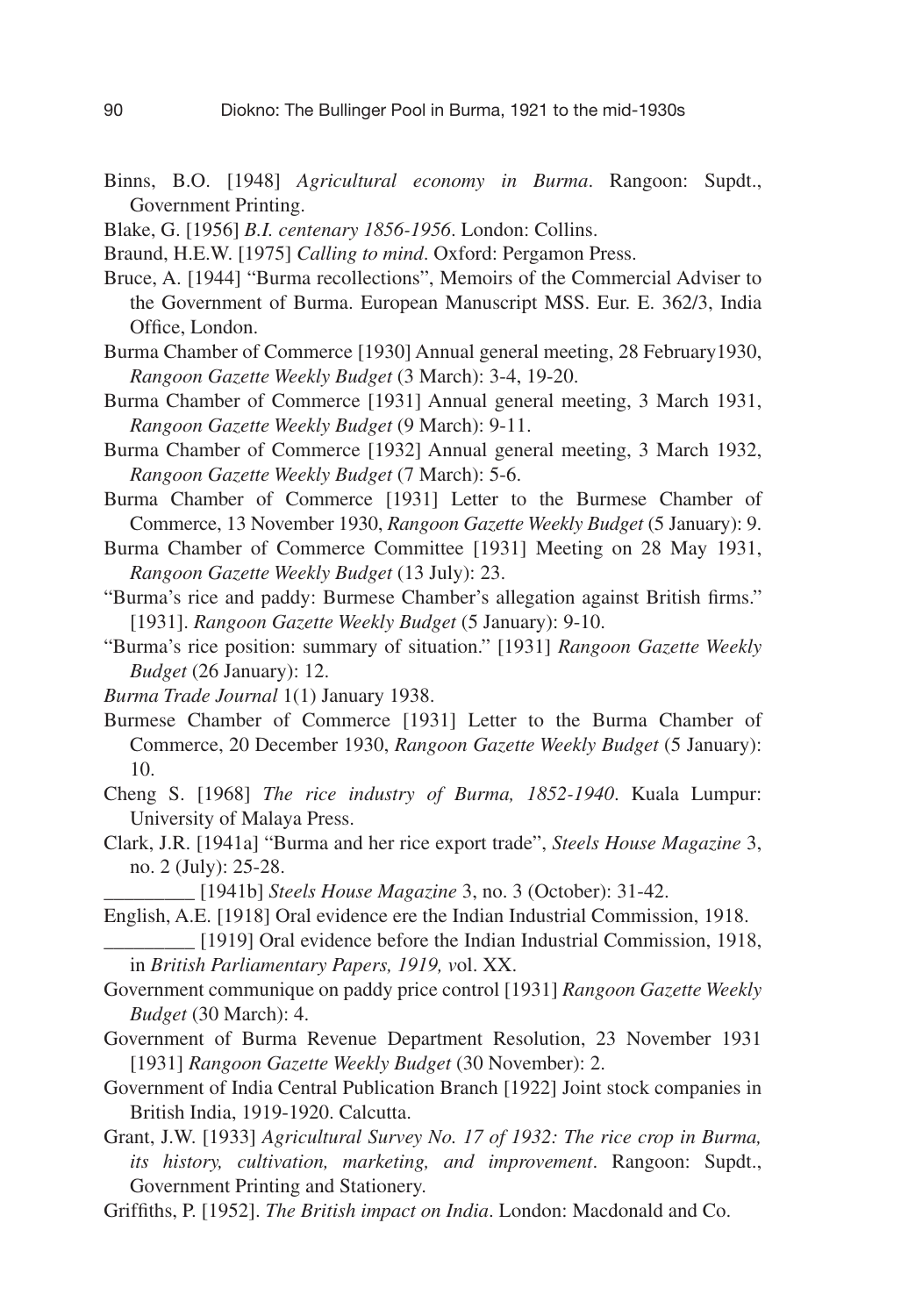- Harvey, G. E. [1946] *British rule in Burma, 1842-1942*. London: Faber & Faber.
- "Important decision to rice traders" [1931] *Rangoon Gazette Weekly Budget* (30 November): 2.
- "Important rice suit: Steel Bros. and Co. v. Tokarsee Mooljee" [1932] *Rangoon Gazette Weekly Budget* (23 May): 7-8.
- Innes, C. [1931] Speech before the Burma Legislative Council, 12 February 1931, *Rangoon Gazette Weekly Budget* (16 February): 3.
- *Interim report of the committee appointed to enquire into the rice and paddy trade* [1931] Rangoon: Supdt., Government Printing and Stationery.
- Lakshminarasiah (ed.) [1929] *Encyclopaedia of Burma*. Madras: Indian Encyclopaedias Compiling and Publishing Co.
- *Large Industrial Establishments in India 1917* [1920] Calcutta: Government Central Publication Branch.
	- \_\_\_\_\_\_\_\_\_\_\_\_\_\_\_\_\_ 1919 [1922] Calcutta: Government Central Publication Branch.
	- \_\_\_\_\_\_\_\_\_\_\_\_\_\_\_\_\_ 1921 [1923] Calcutta: Government Central Publication Branch.
	- \_\_\_\_\_\_\_\_\_\_\_\_\_\_\_\_\_ 1923 [1925] Calcutta: Government Central Publication Branch.
	- \_\_\_\_\_\_\_\_\_\_\_\_\_\_\_\_\_ 1925 [1927] Calcutta: Government Central Publication
	- Branch. \_\_\_\_\_\_\_\_\_\_\_\_\_\_\_\_\_ 1927 [1929] Calcutta: Government Central Publication
	- Branch. \_\_\_\_\_\_\_\_\_\_\_\_\_\_\_\_\_ 1929 [1932] Calcutta: Government Central Publication
	- Branch.

\_\_\_\_\_\_\_\_\_\_\_\_\_\_\_\_\_ 1931 [1934] Delhi: Manager of Publications.

1933 [1935] Delhi: Manager of Publications.

\_\_\_\_\_\_\_\_\_\_\_\_\_\_\_ 1935 [1937] Delhi: Manager of Publications.

- Legarda, B. J. [1999] *After the galleons: foreign trade, economic change and entrepreneurship in the nineteenth-century Philippines*. Quezon City: Ateneo de Manila Press.
- London Rice Brokers Association. [1921 to 1937 (1933 issues missing)] *Weekly Rice Circulars*. Privately owned by the Association.
- Meeting of the Committee of the Burma Chamber of Commerce, 28 May 1931 [1931] *Rangoon Gazette Weekly Budget* (13 July): 23.
- "Money and markets" [1932] *Rangoon Gazette Weekly Budget* (26 September-19 December).
- "More Burma rice for China" [1931] *Rangoon Gazette Weekly Budget* (5 October): 13.
- Morehead, F.T. [1944] *Burma pamphlets No. 5: The forests of Burma*. London: Longmans, Green and Co., Ltd.
- Office of the Registrar General & Census Commissioner, India (ORGI) [1923] *Census of India, 1921, Vol. X. Burma Part I .* Rangoon: Supdt., Government Printing and Stationery.